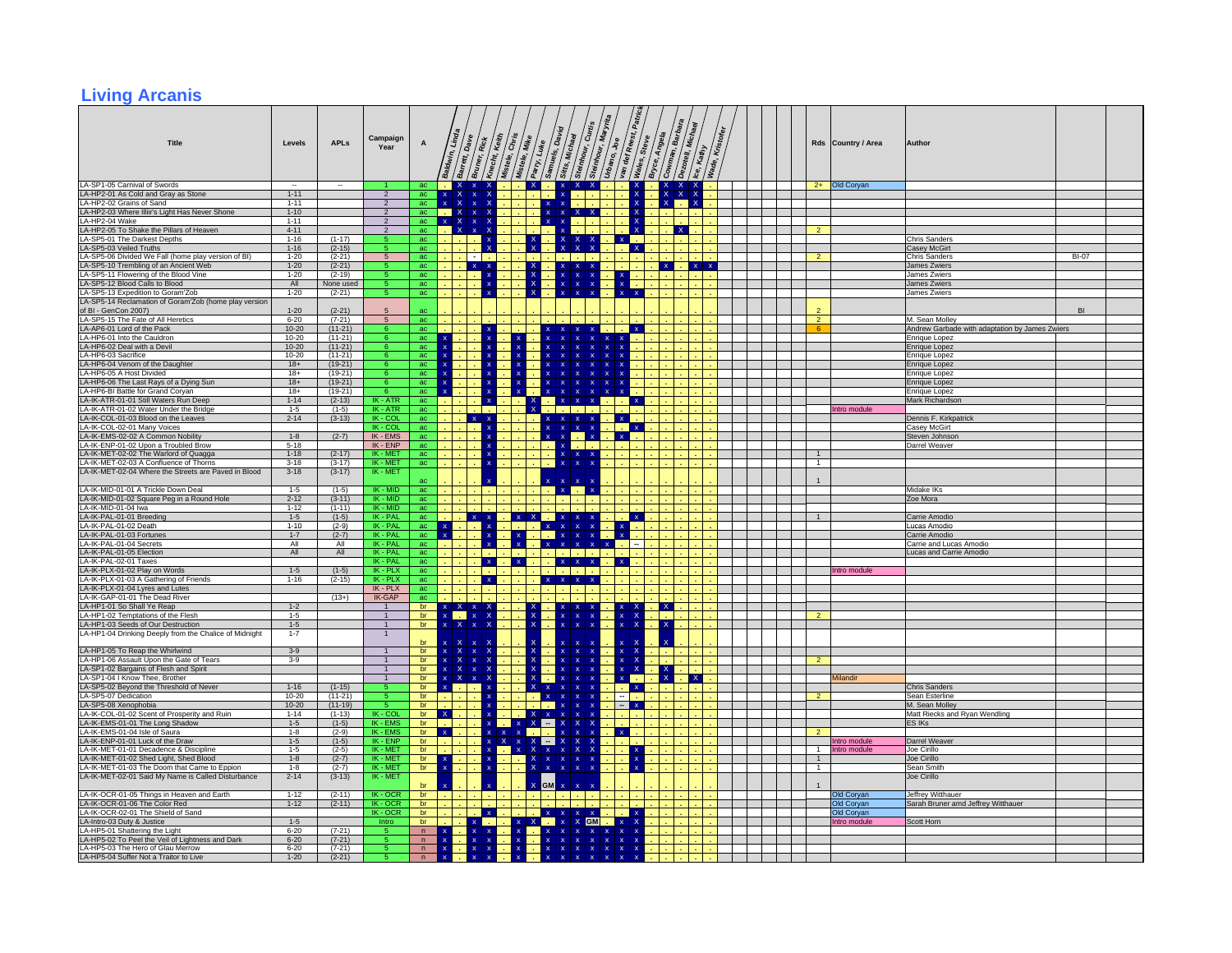| LA-PQ5-01 The Riddle of Fire (Warrior of the Eternal                                    |                        |                        |                             |                                |                                                          |                                          |                                                           |                              |                                                                                    |                                                         |                                     |                |                |                              |                                                      |                 |
|-----------------------------------------------------------------------------------------|------------------------|------------------------|-----------------------------|--------------------------------|----------------------------------------------------------|------------------------------------------|-----------------------------------------------------------|------------------------------|------------------------------------------------------------------------------------|---------------------------------------------------------|-------------------------------------|----------------|----------------|------------------------------|------------------------------------------------------|-----------------|
| Flame #1)<br>LA-SP5-04 He Who Conquers Himself                                          | $4 - 16$               | $(5-15)$               |                             |                                |                                                          |                                          |                                                           |                              |                                                                                    |                                                         |                                     |                |                |                              | Kimberly Wajer-Scott<br>Soren Smith                  | Pers Quest      |
| LA-SP5-05 To Spin an Ancient Web                                                        | $1 - 18$               | $(2-17)$               |                             | n<br>$n -$                     | $\mathbf x$                                              |                                          | $\mathbf{X}$                                              |                              | $\overline{\mathsf{x}}$<br>$\mathbf{x}$                                            |                                                         | x                                   | $\mathbf{X}$   |                |                              | James Zwiers                                         |                 |
| LA-SP5-09 Emissaries                                                                    | $1-10$                 | $(2-9)$                |                             | n                              |                                                          |                                          |                                                           | $\mathbf{x}$                 | $\mathbf{x}$<br>$\mathbf{x}$                                                       | $\mathbf{x}$                                            |                                     |                |                |                              | M.Sean Molley                                        |                 |
| LA-SP5-16 Of Serpents and Saviors (home play version of                                 |                        |                        |                             |                                |                                                          |                                          |                                                           |                              |                                                                                    |                                                         |                                     |                |                |                              |                                                      |                 |
| BI - Origins 2007)                                                                      | $1 - 20$               | $(1 - 21)$             |                             |                                |                                                          |                                          |                                                           |                              |                                                                                    |                                                         |                                     |                |                |                              | Andrew Garbade and Derrel J. Weaver                  |                 |
| LA-AP6-02 For the People<br>LA-AP6-03 Storms Over Argent Seas                           | $7 - 21$<br>$7 - 21$   | $11 - 21$<br>$11 - 21$ |                             | n<br>n                         |                                                          | $\mathbf{x}$ .                           |                                                           |                              |                                                                                    | $\mathbf{x}=\mathbf{x}$<br>$\mathbf{x}$<br>$\mathbf{x}$ |                                     |                | 1              |                              | James Zwiers<br>James Zwiers                         |                 |
| LA-IK-COL-01-01 They Dance Alone                                                        | $1-5$                  | $(1-5)$                | IK - COL                    | n                              | $\mathbf x$                                              |                                          |                                                           |                              |                                                                                    |                                                         |                                     |                |                | Intro module                 | Gregg Belcher and Dennis D. Kirkpatrick              |                 |
| A-IK-EMS-01-02 An Evening of Wealth and Taste                                           | $1 - 14$               | $(2-13)$               | IK - EMS                    | n                              | $\mathbf{x}$                                             |                                          |                                                           |                              |                                                                                    |                                                         |                                     |                |                |                              | Eric Gorman                                          |                 |
| LA-IK-EMS-01-03 Twilight Always Falls                                                   | $1 - 10$               | $(2-9)$                | $IK - EMS$                  | n                              | $\mathbf{x}$                                             |                                          |                                                           |                              |                                                                                    |                                                         |                                     | $\mathbf{s}$   |                |                              |                                                      |                 |
| LA-IK-EMS-02-01 The Cold and the Dark<br>LA-IK-HAI-01-01 Behind Enemy Lines             | $1 - 16$               | $(2-15)$               | <b>IK-EMS</b><br>$IK - HAI$ | n<br>n                         | $\mathsf{x}$                                             | $\mathbf x$<br>$\mathbf{x}$              | $x \times$                                                | $\mathbf{x}$                 |                                                                                    |                                                         |                                     |                |                |                              | Eric Gorman                                          |                 |
| LA-IK-HAI-01-02 Home Sweet Haina                                                        | $1 - 5$                | $(1-5)$                | IK - HAI                    | n                              |                                                          | $\mathbf x$                              | $\blacksquare$ . $\blacksquare$ X                         |                              | <b>Tara</b>                                                                        |                                                         |                                     |                |                | Intro module                 |                                                      |                 |
| LA-IK-HAI-01-03 Enemy at the Gate                                                       | $1 - 16$               | $(2-17)$               | IK - HAI                    | n                              |                                                          | $\mathbf{x}$<br>$\mathbf{x}$             | $\mathbf{x}^-$<br>-х<br>$\mathbf{x}$                      | $\overline{\phantom{a}}$     |                                                                                    |                                                         |                                     |                |                |                              |                                                      |                 |
| LA-IK-HAI-01-04 The Enemy Within                                                        | $1 - 16$               | $(3-17)$               | IK - HAI                    | n                              | $\frac{x}{x}$                                            | $\mathbf{x}$<br>$\overline{\mathbf{x}}$  | $\mathbf{x}$<br>$\boldsymbol{\mathsf{x}}$<br>$\mathbf{x}$ | $\overline{\phantom{a}}$     |                                                                                    |                                                         |                                     |                |                |                              |                                                      |                 |
| LA-IK-HAI-01-05 Enemy Mine<br>LA-IK-HAI-02-01 Year of the Dragon                        | $1 - 16$<br>$1 - 19$   | $(3-17)$<br>$(3-15)$   | IK - HAI<br>IK - HAI        | n                              | $\mathbf{x}$<br>$\mathbf{x}$                             | $\mathbf{x}$                             | $\mathbf{x}$                                              |                              |                                                                                    |                                                         |                                     |                |                |                              | Sean Esterline                                       |                 |
| LA-IK-HAI-02-02 A Matter of Honor                                                       | $1 - 19$               | $(3-15)$               | IK - HAI                    | n<br>n                         |                                                          |                                          | GM                                                        |                              |                                                                                    |                                                         |                                     |                |                |                              | Matt Flinn                                           |                 |
| LA-IK-HAI-02-03 Vestige of Power                                                        | $1 - 19$               | $(3-15)$               | IK - HAI                    | n                              | $\mathbf x$                                              | $\mathbf{x}$                             |                                                           |                              |                                                                                    |                                                         |                                     |                |                |                              | Sean Esterline                                       |                 |
| LA-IK-HAI-02-04 To Sow Death and Madness                                                | $1 - 19$               | $(3-15)$               | IK - HAI                    | $n -$                          |                                                          | $\sim$                                   |                                                           |                              |                                                                                    |                                                         |                                     |                |                |                              | Sean Esterline                                       |                 |
| LA-IK-HAI-02-BI Rage Against the Light<br>LA-IK-MET-01-04 In All Their Sable Majesty    | $1 - 19$<br>$2 - 10$   | $(3 - 15)$             | IK - HAI<br>IK - MET        | n                              | $\mathbf{x}$<br>n.                                       | $x \times$                               |                                                           |                              |                                                                                    |                                                         |                                     |                |                |                              | Sean Esterline                                       | $\overline{BI}$ |
| A-IK-MID-01-03 Tree of Shadows                                                          | $1 - 8$                | $(3-9)$<br>$(1-7)$     | $IK - MID$                  | n<br>n                         | $\mathbf{x}$                                             |                                          |                                                           |                              |                                                                                    |                                                         |                                     |                |                |                              | Joe Cirillo<br><b>Trent Colwell</b>                  |                 |
| LA-IK-OCR-01-01 To Cast Shadows on the Sun                                              | $1 - 5$                | $(1-5)$                | $IK - OCR$                  | n                              | $\sim$                                                   | $\mathbf x$<br>$\boldsymbol{\mathsf{x}}$ | $\begin{array}{c} x \\ x \\ x \end{array}$                |                              | $x = x$                                                                            |                                                         |                                     |                |                | Old Coryan                   | Sarah Bruner                                         |                 |
| LA-IK-OCR-01-02 To Craft the Vaults of Hell                                             | $1 - 10$               | $(2-11)$               | $IK - OCR$                  | n                              |                                                          | $\overline{\mathbf{x}}$                  |                                                           |                              | $x \mid x \mid$                                                                    |                                                         |                                     |                |                | <b>Old Coryan</b>            | Jeffrey Witthauer                                    |                 |
| LA-IK-OCR-01-03 Good for Business                                                       | $1 - 10$               | $(1-13)$               | $IK - OCR$                  | n                              | $\mathbf{x}$                                             |                                          |                                                           |                              |                                                                                    |                                                         |                                     |                |                | Old Coryan                   | Jeffrey Witthauer                                    |                 |
| LA-IK-OCR-01-04 Sharper Than a Serpent's Tooth<br>LA-IK-OCR-02-02 A Binding of the Soul | $3 - 15$<br>$1 - 12$   | $(3-17)$<br>$(2-11)$   | IK-OCR<br>$IK - OCR$        | n<br>n                         | $\mathbf{x}$                                             |                                          |                                                           |                              |                                                                                    |                                                         |                                     |                |                | Old Coryan<br>Old Coryan     | Jeffrey Witthauer<br>Jeffrey Witthauer               |                 |
| LA-IK-OCR-02-03 The Voice of Dead Gods                                                  | $1 - 12$               | $(2-11)$               | IK-OCR                      | n                              | $\mathbf x$                                              |                                          |                                                           |                              |                                                                                    |                                                         |                                     |                | $\overline{1}$ | Old Coryan                   | Jeffrey Witthauer                                    |                 |
| LA-IK-OCR-02-04 Songs of Ancients, Songs of Glory                                       | $1 - 12$               | $(2-11)$               | $IK - OCR$                  | n                              |                                                          |                                          |                                                           |                              |                                                                                    |                                                         |                                     |                |                | Old Coryan                   | Sarah Brown                                          |                 |
| LA-IK-PLX-01-01 Little Fish, Where Art Thou?                                            | $1 - 10$               | $(2-9)$                | IK - PLX                    | $\mathsf{n}$                   | $\mathbf x$                                              |                                          | GM <sub>x</sub>                                           |                              |                                                                                    |                                                         |                                     |                |                |                              |                                                      |                 |
| LA-Intro-01 Taboo<br>LA-Intro-02 One Night in Coryan                                    | $1 - 2$<br>$1-5$       |                        | Intro<br>Intro              | n<br>n                         | $\mathbf{x}$<br>$\overline{\mathbf{x}}$<br>$\mathbf{x}$  |                                          | X<br>$\mathbf x$<br>$\mathbf{x}$                          |                              | $\sim$<br>$\frac{1}{x}$ $\frac{1}{x}$                                              | $\mathbf{x}$                                            |                                     |                |                | Intro module<br>Intro module | Enrique Lopez<br>M. Sean Molloy                      |                 |
| LA-Intro-04 Wheels of Commerce                                                          | $1 - 8$                | $2 - 7$                | Intro                       | n                              | $\mathbf{x}$                                             |                                          |                                                           |                              | $\mathbf{x}$                                                                       | $x \times x$                                            |                                     |                |                | Intro module                 |                                                      |                 |
| LA-BI-01 Serpentine Path (Battle of Semar)                                              |                        |                        |                             | $\mathsf{R}$                   |                                                          | $\mathbf x$                              |                                                           |                              |                                                                                    |                                                         |                                     |                |                |                              |                                                      | $BI-01$         |
| LA-SP1-01 Hidden Greed                                                                  |                        |                        |                             | $\mathsf R$                    |                                                          | $\mathbf x$                              |                                                           |                              |                                                                                    |                                                         | $\frac{x}{x}$                       |                |                | Milandir                     |                                                      |                 |
| LA-SP1-03 Songs that Stir the Darkest Heart                                             |                        |                        |                             | $\mathsf{R}$                   | $x \mid X$                                               |                                          |                                                           | $\mathbf{x}$                 |                                                                                    | $\mathbf{x}$                                            |                                     |                |                | Milandir                     |                                                      | $BI-02$         |
| LA-BI-02 Shattered Armies (Battle of Four Armies)<br>LA-SP2-01 Children of Leviathan    | $1 - 7$                |                        | 2                           | R<br>$\mathbb{R}$              | $\sim$                                                   | $\mathbf{x}$<br>$\mathbf x$              |                                                           |                              |                                                                                    |                                                         |                                     |                |                |                              |                                                      |                 |
| LA-SP2-02 Senator's Seal                                                                | $1-5$                  |                        | $\overline{2}$              | $\mathsf{R}$                   | $X =$                                                    | $\mathbf{x}$                             |                                                           | $X$ $x$                      |                                                                                    |                                                         | $\overline{\mathbf{x}}$             |                |                |                              |                                                      |                 |
| LA-SP2-03 All That Glitters                                                             | $1-9$                  |                        |                             | $\overline{R}$                 | $\mathbf{x}$                                             |                                          |                                                           |                              |                                                                                    |                                                         | $\overline{\mathbf{x}}$             |                |                | <b>Treeport</b>              |                                                      |                 |
| LA-SP2-04 Cast Upon Tides of Weal and Woe                                               | $1 - 7$                |                        |                             | $\overline{R}$                 |                                                          |                                          |                                                           |                              |                                                                                    |                                                         |                                     |                |                | Freeport                     |                                                      |                 |
| LA-SP2-05 Hand of the Master<br>LA-SP2-06 Double Dueling                                | $1 - 11$<br>$1 - 11$   |                        | $\overline{2}$              | $\mathsf{R}$<br>$\overline{R}$ | $\mathbf{x}$<br>n.                                       |                                          |                                                           | $x \cdot x$                  |                                                                                    |                                                         |                                     |                |                | <b>Old Coryan</b>            |                                                      |                 |
| LA-SP2-07 the Serpentine Path                                                           | $1 - 11$               |                        |                             | $\mathsf{R}$                   | $\mathsf X$                                              | $\mathbf{x}$                             |                                                           |                              |                                                                                    |                                                         |                                     |                | $\overline{2}$ | Itheria                      |                                                      |                 |
| LA-SP2-08 the Secret of Semar                                                           | $1 - 11$               |                        |                             | $\mathsf{R}$                   | $\mathbf{x}$                                             | $\boldsymbol{\mathsf{x}}$                |                                                           |                              |                                                                                    |                                                         | $X$ $X$                             |                |                | lyambe                       |                                                      |                 |
| LA-SP2-09 Unpaid Debts                                                                  | $1 - 11$               |                        | 2                           | $\overline{R}$                 | $\mathbf{x}$                                             | $\mathbf{x}$                             |                                                           |                              |                                                                                    |                                                         |                                     | $\mathbf{x}$   |                | Milandir                     |                                                      |                 |
| LA-SP2-10 Faith, Hope & Honor<br>LA-AP3-01 Sibling Rivalry                              | $5 - 11$<br>$1-5/5-13$ | $(2-4)/(6-12)$         | $\overline{2}$<br>3         | $\mathsf R$<br>$\overline{R}$  | $\boldsymbol{\mathsf{x}}$<br>$\mathbf{x}$<br>$\mathbf x$ | $\mathbf{x}$                             |                                                           | $X$ $X$                      |                                                                                    | $\mathbf{x}$<br>$x -$                                   |                                     |                |                | Milandir                     | Enrique Lopez                                        |                 |
| LA-AP3-02 A House Divided                                                               | $1 - 13$               | $(2-12)$               |                             | $\overline{R}$                 | $\mathbf x$                                              | $\mathbf{x}$                             | $\frac{\mathbf{x}}{\mathbf{y}}$                           | $\mathbf{x}$<br>$\mathbf{x}$ | $\begin{array}{ c c c }\n \hline\n x & x & x \\  \hline\n x & x & x\n \end{array}$ |                                                         | $\mathbf{x}$                        |                |                |                              | Jeff Boyce                                           |                 |
| LA-AP3-03 A Pebble Upon Still Waters                                                    | $3 - 13$               | $(4-12)$               | 3                           | R                              | $\mathbf x$                                              | $\mathbf{x}$<br>$\mathbf{x}$             |                                                           | $x$ $x$ $x$ $x$              | $\mathbf{x}$                                                                       | $x \mid X$                                              |                                     |                |                |                              | <b>Chris Sanders</b>                                 |                 |
| LA-AP3-04 Convocation of the Divine                                                     | Any                    |                        | 3                           | $\overline{R}$                 |                                                          | $\boldsymbol{\mathsf{x}}$                |                                                           | $\mathbf{x}$                 |                                                                                    |                                                         |                                     |                |                |                              |                                                      | LARP-01         |
| LA-AP3-05 How the Mighty Are Fallen (Battle of Sicaris)                                 |                        |                        | 3                           | R                              |                                                          |                                          |                                                           |                              |                                                                                    |                                                         |                                     |                |                |                              |                                                      | $RI-0.3$        |
| LA-LARP-04 III Tidings, Winter's Discontent                                             |                        |                        | 3                           | $\overline{R}$                 |                                                          |                                          |                                                           |                              |                                                                                    |                                                         |                                     |                |                |                              |                                                      | LARP-04         |
| LA-SP3-01 Heart and Soul                                                                | $1 - 11$               |                        | 3                           | ${\sf R}$                      | $\mathbf{x}$                                             |                                          |                                                           | $\mathbf{x}$                 |                                                                                    |                                                         |                                     |                |                | Old Coryan                   | Jeffrey Witthauer                                    |                 |
| LA-SP3-02 To Drink Poison from Gold                                                     | $3 - 11$               |                        | 3                           | $\overline{R}$                 |                                                          |                                          |                                                           |                              |                                                                                    | $\frac{x}{x}$                                           |                                     | $X$ $X$        | $\overline{2}$ |                              | Kristy Ockunzzi                                      |                 |
| LA-SP3-03 A Family Affair                                                               | $5 - 11$               |                        | $\mathbf{3}$                | R                              | n.                                                       |                                          |                                                           |                              |                                                                                    |                                                         |                                     |                |                |                              |                                                      |                 |
| LA-SP3-04 Wrong Turn at Coryan<br>LA-SP3-05 Soaked                                      | $1 - 13$<br>$1 - 7$    | $(2-12)$<br>$(2-6)$    |                             | $\mathsf{R}$<br>$\overline{R}$ | $\langle \mathbf{x} \rangle$<br>Ξ                        |                                          |                                                           |                              |                                                                                    |                                                         |                                     | $\mathsf{X}$   |                | Freeport                     | Eric Weiner<br>Dale Friesen and M. Sean Molloy       |                 |
| LA-SP3-06 The Seventh Sin                                                               | $1 - 11$               | $(2-10)$               | 3                           | $\overline{R}$                 | $\mathbf{x}$                                             |                                          |                                                           |                              |                                                                                    | $\boldsymbol{\mathsf{x}}$                               |                                     | $\overline{X}$ |                | Freeport                     | Simon Collins                                        |                 |
| LA-SP3-07 Shattered Dreams                                                              | $1 - 13$               | $(2-12)$               | $\overline{\mathbf{3}}$     | $\overline{R}$                 | $\mathbf{x}$<br>$\mathsf{x}$                             | $\mathbf{x}$                             |                                                           |                              |                                                                                    |                                                         | $\mathbf{x}$                        |                |                |                              | Jeffrey Meehan and Jeffrey Witthauer                 |                 |
| LA-SP3-08 As Lizards' Stings                                                            | $1 - 3$                | (2)                    | 3                           | $\overline{R}$                 | $\mathbf{x}$<br>$\mathbf{x}$                             | $\mathbf{x}$                             |                                                           | <b>X</b>                     | $\overline{\mathbf{x}}$<br>$\blacksquare$ X                                        |                                                         |                                     |                |                |                              | David Chappell                                       |                 |
| LA-SP3-09 A Sword of a Different Mettle<br>LA-SP3-10 Bloody Sands of Sicaris            | $1 - 11$<br>$3 - 11$   | $(2-10)$<br>(4, 7, 10) | 3                           | $\mathsf{R}$<br>$\overline{R}$ | $\mathbf x$<br>$\mathbf{x}$<br>$\mathbf{x}$              | $\mathbf{x}$                             |                                                           |                              |                                                                                    |                                                         |                                     |                | $2+$           |                              | Charles Skidmore                                     |                 |
| LA-SP3-11 Between the Candle & the Light                                                | $1 - 15$               | $(2-14)$               | 3                           | $\mathsf{R}$                   | $\overline{a}$                                           | $\mathbf{x}$                             |                                                           |                              |                                                                                    |                                                         |                                     |                | $\overline{2}$ | Milandir                     |                                                      |                 |
| LA-SP3-12 Virtue's Crypt                                                                | $1 - 11$               | $(2-10)$               | 3                           | $\mathsf{R}$                   | $\mathsf{x}$                                             | $\mathbf{x}$<br>X                        |                                                           | $\mathbf{x}$                 | $\mathbf{x}$<br>$\overline{\mathsf{x}}$                                            |                                                         |                                     |                |                | Old Coryar                   | Jeffrey Meehan and Jeffrey Witthauer                 |                 |
| LA-SP3-13 Whispers in the Dark                                                          | Any                    | None used              | $\mathbf{3}$                | ${\sf R}$                      |                                                          | $\mathbf x$                              |                                                           |                              |                                                                                    |                                                         | $X$ $X$                             |                |                |                              | Darrel Weaver                                        |                 |
| LA-SP3-14 Lusting Leeward<br>LA-SP3-15 Till Death Do Us Part                            | $1 - 13$<br>$5 - 13$   | $(2-12)$<br>$(6-12)$   | 3<br>3                      | $\overline{R}$<br>$\mathsf{R}$ | $\mathbf x$<br>$\boldsymbol{\mathsf{x}}$                 | $\mathbf{x}$                             |                                                           |                              | <b>GM</b><br>$\langle \mathbf{X} \rangle$                                          | a.<br>$\mathbf{x}$                                      |                                     |                |                | <b>Old Coryan</b>            | Jeffrey Meehan and Jeffrey Witthauer<br>James Zwiers |                 |
| LA-SP3-16 Sins of the Fathers                                                           |                        |                        |                             | $\overline{R}$                 |                                                          |                                          |                                                           |                              |                                                                                    |                                                         |                                     |                |                |                              |                                                      |                 |
| LA-SP3-17 No Quarter                                                                    | $1 - 14$               | $(2-13)$               | 3                           | $\mathsf{R}$                   |                                                          | $\overline{\mathbf{x}}$                  |                                                           |                              |                                                                                    |                                                         |                                     |                |                | reeport                      | Stephen Muray                                        |                 |
| LA-SP3-18 Emergence of the Spurned                                                      | $1 - 13$               | $(2-12)$               |                             | R                              | $-1$                                                     | $x \times$                               |                                                           |                              |                                                                                    |                                                         |                                     |                |                | <b>Old Coryan</b>            | James Zwiers                                         |                 |
| LA-SP3-19 Perchance to Dream<br>LA-SP3-20 Pleas of the Naïve                            | $1 - 15$               | $(2-14)$               | 3                           | $\mathsf{R}$<br>${\sf R}$      | $\frac{x}{1}$                                            |                                          |                                                           |                              |                                                                                    |                                                         |                                     |                |                |                              | Jeffrey Meehan and Jeffrey Witthauer                 |                 |
| A-AP4-01 Queen's Castle                                                                 | $1 - 14$               | $(2-13)$               | $\overline{4}$              | $\mathsf R$                    | $\mathbf{x}$                                             | $\mathbf{x}$                             |                                                           |                              |                                                                                    |                                                         |                                     |                |                |                              | James Zwiers                                         |                 |
| LA-AP4-02 Bane of Light                                                                 | $1 - 16$               | $(2-15)$               | $\overline{4}$              | R                              |                                                          | X                                        |                                                           |                              |                                                                                    |                                                         |                                     |                |                |                              | James Zwiers and M. Sean Molloy                      |                 |
| LA-AP4-03 Shadows of a Forsaken Past                                                    | $4 - 16$               | $(5-17)$               | $\overline{4}$              | $\overline{R}$                 |                                                          |                                          |                                                           |                              |                                                                                    |                                                         | <b>X</b>                            | $\mathbf{x}$   |                |                              | James Zwiers                                         |                 |
| LA-BI-04 For the Glory of the Empire (Battle of Enpebyn)                                | Any                    |                        |                             |                                |                                                          |                                          |                                                           |                              |                                                                                    |                                                         |                                     |                |                |                              |                                                      | <b>BI-04</b>    |
| LA-HP4-01 The Word of Illiir                                                            | $6 - 16$               | $(7-15)$               | $\overline{4}$              | $\ensuremath{\mathsf{R}}$      |                                                          |                                          |                                                           |                              |                                                                                    |                                                         |                                     |                |                |                              | Enrique Lopez                                        |                 |
| LA-HP4-02 The Banished                                                                  | $6 - 16$               | $(7-15)$               | $\Delta$                    | $\overline{R}$                 |                                                          | $\mathbf{x}$                             |                                                           |                              |                                                                                    |                                                         | $\frac{\overline{x}}{\overline{x}}$ |                |                |                              | Enrique Lopez                                        |                 |
| A-HP4-03 For I See Naught but Ruin and Woe                                              | $6 - 16$               | $(7-15)$               |                             | $\overline{R}$                 |                                                          |                                          |                                                           |                              |                                                                                    |                                                         |                                     |                |                |                              | Enrique Lopez                                        |                 |
| LA-HP4-04 Visions of Lives Past<br>LA-HP4-05 The Deadliest Prey                         | $6 - 20$               | $(7-21)$               |                             | $\ensuremath{\mathsf{R}}$<br>R | $X = 1$                                                  |                                          | $\mathbf{x} \times \mathbf{x}$ .                          |                              |                                                                                    |                                                         |                                     | $\mathbf{x}$   |                |                              | <b>Enrique Lopez</b>                                 |                 |
|                                                                                         |                        |                        |                             |                                |                                                          |                                          |                                                           |                              |                                                                                    |                                                         |                                     |                |                |                              |                                                      |                 |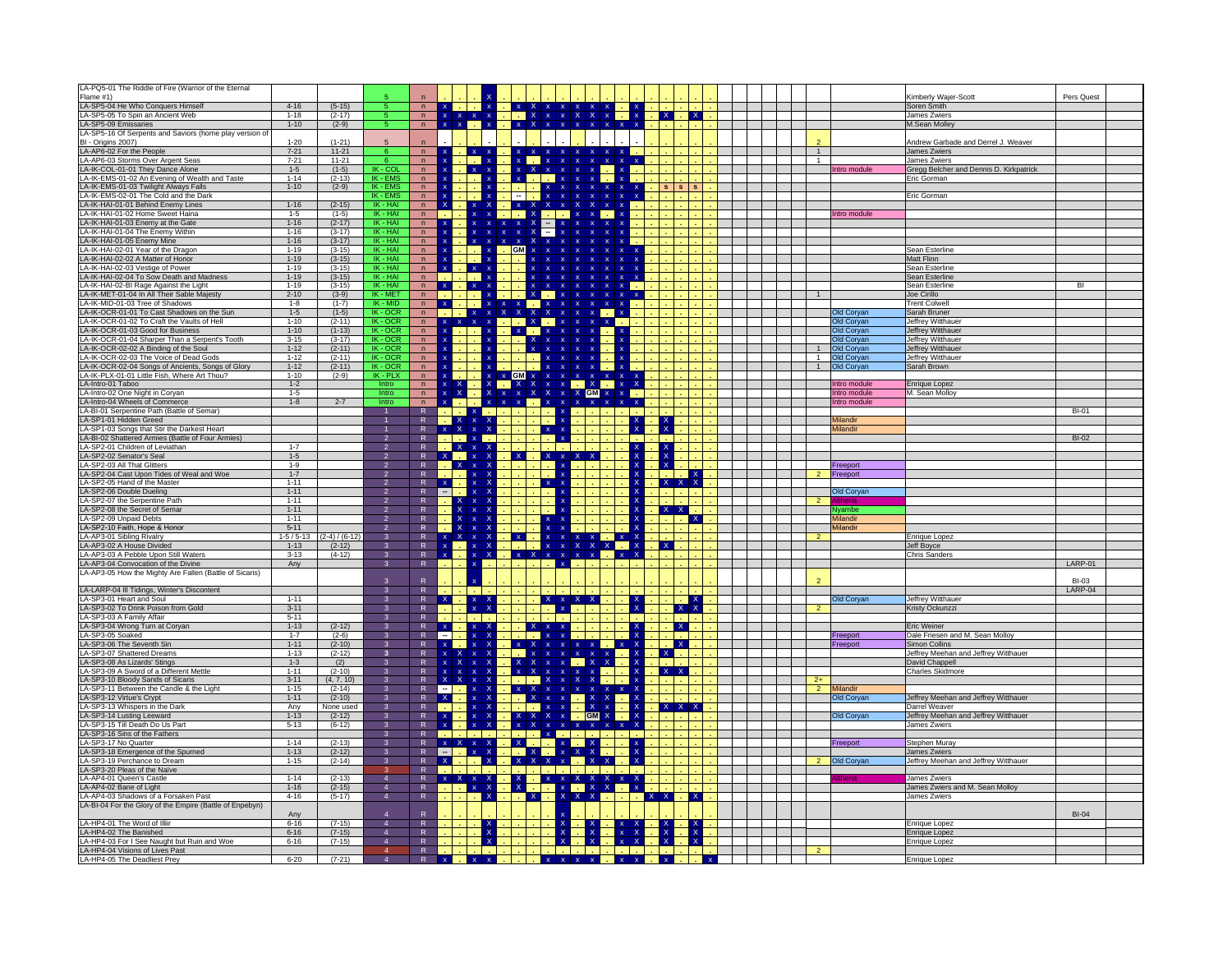| LA-HP4-06 A Sacrifice of Generations                    | $6 - 20$ | $(7-21)$  |                        |                |                           |              |              |                  |              | $x \times$                    | $\mathbf{x}$                 |                                                                                                                       |                  |              |              |  |                |                   | <b>Enrique Lopez</b>                  |              |  |
|---------------------------------------------------------|----------|-----------|------------------------|----------------|---------------------------|--------------|--------------|------------------|--------------|-------------------------------|------------------------------|-----------------------------------------------------------------------------------------------------------------------|------------------|--------------|--------------|--|----------------|-------------------|---------------------------------------|--------------|--|
| LA-LARP-02 The Wedding                                  | Anv      |           |                        | R              |                           |              |              |                  |              |                               |                              |                                                                                                                       |                  |              |              |  |                |                   |                                       | LARP-02      |  |
| LA-LARP-03 The Falcon, the Cobra, & The Rat             | Any      |           | $\boldsymbol{\Lambda}$ | $\mathsf{R}$   |                           |              | $\mathbf{X}$ |                  |              |                               |                              |                                                                                                                       |                  |              |              |  |                | Old Coryan        |                                       | LARP-03      |  |
| LA-LARP-05 A Night in King Osric's Court                |          |           | $\overline{4}$         | R              |                           |              |              |                  |              |                               |                              |                                                                                                                       |                  |              |              |  |                |                   |                                       | LARP-05      |  |
| LA-LARP-xx Tarnished                                    |          |           | $\boldsymbol{\Lambda}$ | R              |                           |              |              |                  |              |                               |                              |                                                                                                                       |                  |              |              |  |                |                   |                                       | LARP         |  |
| LA-SP4-01 Dark Harvest                                  | $4 - 14$ | $(5-13)$  | $\overline{4}$         | $\mathsf{R}$   | $\mathbf{x}$              |              | $\times$ 1   |                  |              | $x \times X$ $x$              |                              | na.                                                                                                                   | $\mathbf{x}$     | $X$ $X$ $X$  |              |  |                | <b>theria</b>     | George Walker                         |              |  |
| LA-SP4-02 Fractured Souls                               | $3 - 15$ | $(4-14)$  | $\overline{4}$         | R              | $-x$                      |              |              | IX.              |              |                               | $\mathsf{x}$                 | $X$ $X$ $Y$                                                                                                           |                  |              |              |  |                |                   | <b>Jeff Boyce</b>                     |              |  |
| LA-SP4-03 Under a Dying Sun                             | $1 - 14$ | $(2-13)$  | $\overline{4}$         | $\mathsf{R}$   | $\mathbf{x}$              | $\mathbf{x}$ | <b>X</b>     | $x \times$       |              |                               |                              | $x \times x$                                                                                                          |                  |              |              |  |                |                   | James Zwiers                          |              |  |
| LA-SP4-04 Hope of the Fallen                            | $6 - 16$ | $(7-15)$  | $\overline{4}$         | R              |                           |              |              | $\mathbf{x}$     |              |                               | $\mathbf{x}$<br>$\mathbf{x}$ |                                                                                                                       | $\mathbf{x}$     |              |              |  |                |                   |                                       |              |  |
| LA-SP4-05 The Red Lantern Street Affair                 | $4 - 14$ | $(5-13)$  | $\overline{4}$         | R              | -х                        |              |              |                  |              |                               | X.<br>$\mathsf{x}$           | $X$ $\mathbf{x}$                                                                                                      |                  |              |              |  |                | Old Coryan        |                                       |              |  |
| LA-SP4-06 The Blood of Innocence                        | $1 - 16$ | $(2-15)$  | $\overline{4}$         | $\overline{R}$ | ۰Ņ                        |              |              |                  |              |                               |                              |                                                                                                                       | $x \mid x$       | - X - I      |              |  |                |                   | Darrell Weaver                        |              |  |
| LA-SP4-07 Under a Blood Red Sky                         | $1 - 16$ | $(2-15)$  | $\overline{4}$         | R              | $\boldsymbol{\mathsf{x}}$ | $\mathbf{x}$ |              | $\mathbf{x}$     |              |                               | $\mathbf{x}$<br>$\mathbf{x}$ | $\mathbf{x}$<br><b>Carl</b>                                                                                           |                  |              |              |  |                |                   | Darrell Weaver                        |              |  |
| LA-SP4-08 Many Arms, Many Masters                       | $4 - 16$ | $(5-15)$  | $\boldsymbol{\Lambda}$ | R              | x                         | $\mathbf{x}$ |              | $X$ $X$          |              | $X$ $X$ $X$ $X$ $X$           |                              |                                                                                                                       | $\mathbf{x}$     | $\mathbf{x}$ |              |  |                | Old Coryan        | Jeffrey Meehan and Jeffrey Witthauer  |              |  |
| LA-SP4-09 Between the Devil & the Deep Blue Sea         | $1 - 8$  | $(1-7)$   | $\overline{4}$         | R              | $\mathbf x$               | $\mathbf{x}$ |              |                  |              | $X$ $X$ $X$                   | $\mathbf{x}$                 | $\mathcal{A}^{\mathcal{A}}$                                                                                           | - 11             |              |              |  |                |                   | Chris Sanders                         |              |  |
| LA-SP4-10 Heart of the Matter                           | $1 - 14$ | $(2-13)$  | $\overline{4}$         | $\mathsf{R}$   |                           | $\mathbf{x}$ |              |                  |              | $x \mid x$                    | $\mathbf{x}$<br>$\mathsf{x}$ |                                                                                                                       | $\mathbf{x}$     |              | $\mathbf{x}$ |  |                |                   |                                       |              |  |
| LA-SP4-11 Stream of Consciousness                       | $1 - 16$ | $(2-15)$  | $\overline{4}$         | R              |                           |              | $x \mid X$   |                  |              | $X$ $X$ $X$ $X$ $X$ $X$ $X$   |                              |                                                                                                                       | $\mathbf{x}$     |              |              |  |                |                   |                                       |              |  |
| LA-SP4-12 Blood-Soaked Dawn                             | $1 - 12$ | $(2-11)$  | $\overline{4}$         | R              |                           | $x$ $x$ $x$  | X.           |                  |              | X X X X X                     | $\mathbf{x}$                 | n.<br>$\mathbf{x}$                                                                                                    |                  |              |              |  |                | Freeport          |                                       |              |  |
| LA-SP4-13 Drenched                                      | $6 - 20$ | $(7-21)$  | $\overline{4}$         | $\overline{R}$ |                           | T   1   1    |              |                  |              | $\mathbf{x}$<br>$\Delta \phi$ | <b>All Ad</b>                |                                                                                                                       |                  |              |              |  |                | Freeport          |                                       |              |  |
| LA-SP4-14 Artifice & Espionage: the Arts of Subterfuge  |          |           | $\overline{4}$         | $\mathsf{R}$   |                           | $X$ $X$      |              |                  |              |                               |                              |                                                                                                                       |                  |              |              |  |                | Freeport          |                                       |              |  |
| LA-SP4-15 Secrets of the Serpent's Teeth                |          |           | $\overline{4}$         | $\overline{R}$ |                           | $\mathbf{x}$ | $\mathsf{x}$ |                  |              |                               |                              |                                                                                                                       |                  |              |              |  |                | Freeport          |                                       |              |  |
| LA-SP4-16 The Sea Lord's Return                         |          |           | $\overline{A}$         | $\mathsf{R}$   |                           |              |              |                  |              | $\mathbf{x}$                  |                              |                                                                                                                       |                  |              |              |  |                | Freeport          |                                       |              |  |
| LA-SP4-17 Castle by the Sea                             | $1 - 16$ | $(2-15)$  | $\overline{4}$         | R              |                           |              |              | $x \times$       |              | x <sub>1</sub>                | $\mathbf{X}$                 |                                                                                                                       | $\mathbf{x}$     |              |              |  |                |                   | <b>Jack Cooper</b>                    |              |  |
| LA-SP4-18 A Parting of the Mists                        | $1 - 14$ | $(2-13)$  | $\overline{4}$         | R              | $\mathbf{x}$              |              |              |                  |              | $\blacksquare$ X x x x x      |                              |                                                                                                                       |                  |              |              |  | $\overline{2}$ |                   | Joe Cirillo with Scott Charlton       |              |  |
| LA-SP4-19 Where the Ghost of Legend Lies                | $1 - 10$ | $(2-9)$   | $\overline{4}$         | R              | $\mathbf x$               |              | $\mathsf{x}$ | . <b>X .</b> .   |              | x x x x                       |                              |                                                                                                                       |                  |              |              |  |                |                   | Jack Cooper                           |              |  |
| LA-SP4-20 In the Lavender Way (home play version of BI) |          |           | $\mathbf{A}$           |                |                           |              |              |                  |              |                               |                              |                                                                                                                       |                  |              |              |  |                |                   | Derrel J. Weaver and M. Sean Molley   |              |  |
|                                                         |          |           |                        | $\mathsf{R}$   |                           |              |              |                  |              |                               |                              |                                                                                                                       |                  |              |              |  |                |                   |                                       |              |  |
| LA-SP4-20 Into the Lavender Way (Delve)                 | Any      |           | $\overline{4}$         | R              |                           |              |              |                  |              | $\mathbf{x}$                  |                              | <b>Contract Contract Contract Contract Contract Contract Contract Contract Contract Contract Contract Contract Co</b> |                  |              |              |  |                |                   |                                       |              |  |
| LA-SP4-21 Catechism (Battle of Solanos Mor)             | Any      |           | $\overline{4}$         | $\mathsf{R}$   | $\mathbf{x}$              |              | $\mathbf{X}$ | $\blacksquare$ X |              | $\mathbf{x}$                  |                              | $X$ $X$ $X$ $X$                                                                                                       |                  |              |              |  | $\overline{2}$ |                   | M. Sean Molloy                        | <b>BI-06</b> |  |
| LA-SP4-21 Catechism (home play version of BI)           | $1 - 18$ | $(2-17)$  | $\overline{4}$         | $\mathsf{R}$   | $\sim$                    |              | $\sim$       | - 1              |              | $\sim$                        | $\sim$                       | $\sim$<br>$\overline{\phantom{a}}$                                                                                    |                  |              |              |  | $\overline{2}$ |                   | M. Sean Molley and Enrique Lopez      | <b>BI-06</b> |  |
| LA-BI5-01 Departure of Fate                             |          |           | 5                      | R              | $\mathbf{x}$              |              |              | $\mathbf{x}$     |              | $x \times$                    | $\mathbf{x}$                 | $x \mid x$                                                                                                            |                  |              |              |  | 2              |                   |                                       | <b>BI</b>    |  |
| LA-BI5-xx Of Serpents and Saviors (Origins 2007)        |          |           | $5\overline{)}$        | R              |                           |              |              |                  |              | $x \times$                    | $\mathbf{x}$                 | $\mathbf{Y}$                                                                                                          | $x \mid x$       |              |              |  |                |                   |                                       | -BI          |  |
| LA-LARP5 Congress of the Nawals                         | All      | None used | 5                      | R              | $\mathbf{x}$              |              |              |                  |              | $\langle \mathbf{x} \rangle$  | $x = x + y$                  |                                                                                                                       |                  |              |              |  |                |                   |                                       | LARP         |  |
| LA-SP5-06 Divided We Fall (Battle of Seremas)           | Any      |           | -5                     | $\overline{R}$ |                           | $\mathbf{x}$ |              |                  |              |                               |                              |                                                                                                                       |                  |              |              |  |                |                   | <b>Chris Sanders</b>                  | $BI-07$      |  |
| LA-SP5-14 Reclamation of Goram'Zob (GenCon 2007)        | $1 - 20$ | $(2-21)$  | 5                      | $\mathsf{R}$   |                           |              |              |                  |              |                               |                              |                                                                                                                       |                  |              |              |  |                |                   |                                       | BI           |  |
| LA-IK-OCR-02-LARP The Election of the Horned King       |          |           | $IK - OCR$             | R              |                           |              |              |                  |              |                               | Edit                         |                                                                                                                       | $X = 1$          |              |              |  |                | <b>Old Coryan</b> | <b>Jeffrey Witthauer</b>              | LARP         |  |
| LAN-HP1-01 Crack the Dome of Night                      |          |           | Nishanpur              | R              |                           | $\mathbf{x}$ |              |                  |              |                               |                              |                                                                                                                       | X,               |              |              |  |                | Nishanpur         |                                       |              |  |
| LAN-HP1-02 On the Red March                             |          |           | Nishanpur              | R              |                           | $\mathbf{x}$ |              |                  |              |                               |                              |                                                                                                                       | $\mathbf{x}$     | $X$ $X$      |              |  |                | Nishanpur         |                                       |              |  |
| LAN-HP1-03 Unbridled Servants                           |          |           | Nishanpur              | R              |                           | $\mathbf{x}$ |              |                  |              | $x - x$                       |                              |                                                                                                                       | $\mathbf{x}$     | $\mathsf{X}$ |              |  |                | Nishanpur         |                                       |              |  |
| LAN-HP1-04 Live by the SwordDie by the Sword            |          |           | Nishanpur              | $\overline{R}$ |                           | ¥.           |              |                  |              |                               |                              |                                                                                                                       |                  |              |              |  | $\mathcal{P}$  | Nishanpur         |                                       |              |  |
| LAN-HP2-01 Silence, Silver & Secrets                    | $1 - 7$  | $(2-8)$   | Nishanpur              | R              |                           | $\mathbf{x}$ |              |                  | $\mathsf{x}$ | $x \times$                    |                              |                                                                                                                       | $\blacksquare$ X |              |              |  |                | Nishanpur         | Kimberly Wajer-Scott                  |              |  |
| LAN-HP2-02 Halatafl (A Game of Fox and Geese)           | $1 - 7$  | $(2-8)$   | Nishanpur              | R              | $\mathbf{x}$              | l a l        |              |                  | $X \times$   |                               |                              |                                                                                                                       | $\mathbf{x}$     | $\mathbf{X}$ |              |  |                | Nishanpur         | Kimberly Wajer-Scott                  |              |  |
| LAN-HP2-03 Truths of Purity and Corruption              | $1-9$    | $(2-10)$  | Nishanpur              | $\overline{R}$ |                           | $x \times$   |              |                  | $x \sim$     | $\mathbf{x}$                  |                              |                                                                                                                       |                  |              |              |  |                | Nishanpur         | Kimberly Wajer-Scott and Philip Scott |              |  |
| LAN-HP2-04 Favors & Alliances                           | $1 - 14$ | $(2-13)$  | Nishanpur              | R              | $\mathbf{x}$              |              | <b>X</b>     |                  |              | X X X X X                     |                              |                                                                                                                       | $x - x$          |              |              |  |                | Nishanpur         | Dean Bailey                           |              |  |
| LAN-HP2-05 Fire, Blood & Death (Battle of Nishanpur)    |          |           | Nishanpur              | R              |                           | $\mathbf{x}$ |              |                  |              | $\mathbf{x}$                  |                              | $\sim$                                                                                                                |                  |              |              |  |                |                   |                                       | <b>BI-05</b> |  |
| LAN-HP2-05 Fire, Blood & Death (Home play version of    |          |           | Nishanpur              | R              |                           |              |              |                  |              |                               |                              |                                                                                                                       |                  |              |              |  |                | Nishanpur         |                                       | <b>BI-05</b> |  |
| BI)                                                     |          |           |                        |                |                           |              |              |                  |              |                               |                              |                                                                                                                       |                  |              |              |  | $\overline{2}$ |                   |                                       |              |  |
| LAN-HP3-01 The Gift                                     | $1 - 16$ | $(2-15)$  | Nishanpur              | R              |                           | x x x        |              |                  |              | $X$ $X$ $X$ $X$ $X$           |                              |                                                                                                                       |                  |              |              |  |                | Nishanpur         |                                       |              |  |
| LAN-SP1-01 Heart's Blood, Fire's Vengeance              |          |           | Nishanpur              | R              |                           | $X$ $X$ $X$  |              |                  |              | <b>EXXX</b>                   |                              |                                                                                                                       | $\mathbf{x}$     |              |              |  |                | Nishanpur         |                                       |              |  |
| LAN-SP2-01 City of Secrets                              | $1 - 14$ | $(2-12)$  | Nishanpur              | R              |                           | $x \cdot x$  |              |                  | $X \times$   | <b>Y</b> Y                    | $\mathbf{x}$                 |                                                                                                                       | $\mathbf{x}$     |              |              |  | 2 <sup>1</sup> | Nishanpur         | Kimberly Wajer-Scott and Philip Scott |              |  |
| LAN-SP2-02 Thicker than Water                           |          |           | <b>Nishanpur</b>       | $\overline{R}$ |                           |              |              |                  |              |                               |                              |                                                                                                                       |                  |              |              |  |                | Nishanpur         |                                       |              |  |
| Dedication (Guardian of the Chalice of Rapture)         |          |           | Spc                    | R              |                           |              |              |                  |              |                               |                              |                                                                                                                       |                  |              |              |  |                |                   |                                       | Pers Quest   |  |
| LA-MM1-01 Freeport Minis                                |          |           | Spc                    | R              |                           |              |              |                  |              |                               |                              |                                                                                                                       |                  |              |              |  |                | Freeport          |                                       |              |  |
| LA-MM2-01 Nyambe Minis (Poisoned Future)                |          |           | Spc                    | R              |                           |              |              |                  |              |                               |                              |                                                                                                                       |                  |              |              |  |                | Nyambe            |                                       |              |  |
| LA-MM2-02 Grassland Chant                               |          |           | Spc                    | R              |                           |              |              |                  |              |                               |                              |                                                                                                                       |                  |              |              |  |                | <b>Nvambe</b>     |                                       |              |  |
| LA-MM2-03 Seeking the Elephant                          |          |           | Spc                    | R              |                           |              |              |                  |              |                               |                              |                                                                                                                       |                  |              |              |  |                | Nyambe            |                                       |              |  |
| LA-MM3-02 Where Gods Fear to Tread (Suicide Mission)    |          |           |                        | R              |                           |              |              |                  |              |                               |                              |                                                                                                                       |                  |              |              |  |                | Nyambe            |                                       |              |  |
|                                                         |          |           | Spc                    |                |                           |              |              |                  |              |                               |                              |                                                                                                                       |                  |              |              |  |                |                   |                                       |              |  |
| LA-PQ3-01 Twilight Innocence                            |          |           | Spc                    | R              |                           |              |              |                  |              |                               |                              |                                                                                                                       |                  |              |              |  |                |                   |                                       | Pers Quest   |  |
|                                                         |          |           |                        |                |                           |              |              |                  |              |                               |                              |                                                                                                                       |                  |              |              |  |                |                   |                                       |              |  |
|                                                         |          |           |                        |                |                           |              |              |                  |              |                               |                              |                                                                                                                       |                  |              |              |  |                |                   |                                       |              |  |
|                                                         |          |           |                        |                |                           |              |              |                  |              |                               |                              |                                                                                                                       |                  |              |              |  |                |                   |                                       |              |  |
|                                                         |          |           |                        |                |                           |              |              |                  |              |                               |                              |                                                                                                                       |                  |              |              |  |                |                   |                                       |              |  |
|                                                         |          |           |                        |                |                           |              |              |                  |              |                               |                              |                                                                                                                       |                  |              |              |  |                |                   |                                       |              |  |
|                                                         |          |           |                        |                |                           |              |              |                  |              |                               |                              |                                                                                                                       |                  |              |              |  |                |                   |                                       |              |  |

Spc - (1) = Personal Quest Mini-modules

Key:<br>Retired<br>Not yet available



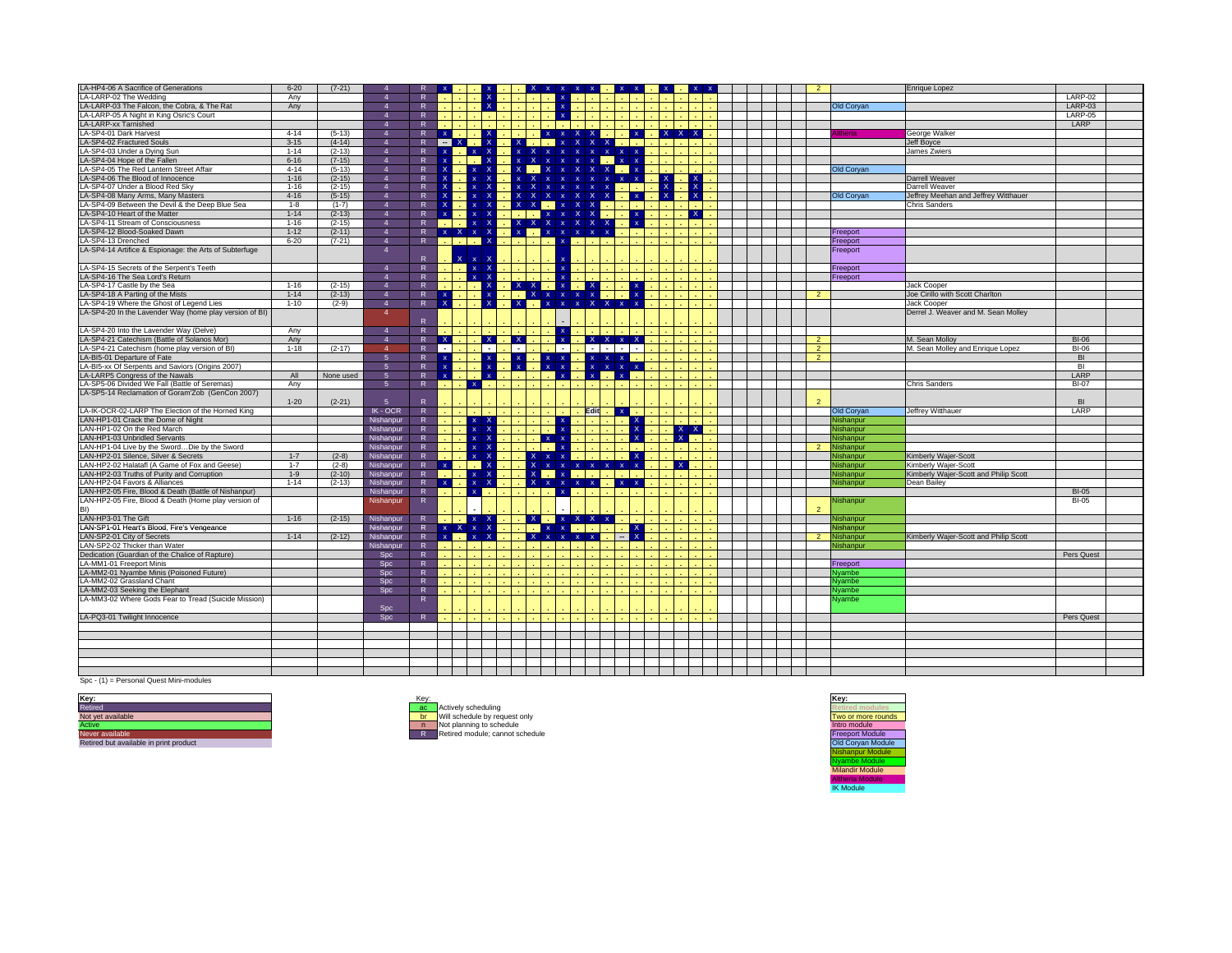## **Fellowship of the White Star**

| Designation                       | <b>Title</b>                                            | <b>Series</b>          | Author                                     | Levels |                | Baldwin, Linda          | Knecht, Keith<br>Mistele, Chris |                    | Mistele, Mike             | Samuels, David<br>Shaufi, Henry | Sitts, Michael            |                         | Steinhour, Curtis       | Steinhour, Maryrita<br>Urbano, | <b>Joe</b><br>Van der     | Patrick<br>Reest, |  |  |  |  |
|-----------------------------------|---------------------------------------------------------|------------------------|--------------------------------------------|--------|----------------|-------------------------|---------------------------------|--------------------|---------------------------|---------------------------------|---------------------------|-------------------------|-------------------------|--------------------------------|---------------------------|-------------------|--|--|--|--|
| <b>FWS A101</b>                   | London Fires                                            |                        | Victor Long                                | LOW    | $\mathbf{x}$   | $\mathbf{x}$            |                                 |                    |                           |                                 | $\overline{\mathbf{x}}$   | $\overline{\mathbf{x}}$ |                         |                                | $\mathbf x$               |                   |  |  |  |  |
| <b>FWS A102</b>                   | Snakes on a Plain                                       |                        | Peter Parker                               | Low    |                | $\mathbf x$             |                                 |                    |                           |                                 |                           |                         |                         |                                | $\pmb{\mathsf{x}}$        |                   |  |  |  |  |
| <b>WS A103</b>                    | Our First Opportunity                                   | The White Realm Part 1 | David Nadolny                              | .ow    |                | $\pmb{\mathsf{x}}$      |                                 | $\mathbf x$        | $\pmb{\mathsf{x}}$        |                                 | $\mathbf x$               | $\mathbf x$             | $\mathbf x$             |                                | $\mathbf x$               |                   |  |  |  |  |
| <b>WS A104</b>                    | <b>Tears Beneath the Mask</b>                           | The Heritage Part 1    | Jennifer Middleton                         | LOW    |                |                         |                                 |                    |                           |                                 |                           |                         |                         |                                | $\mathbf x$               |                   |  |  |  |  |
| <b>FWS A105</b>                   | The Living Rock                                         |                        | Victor Long                                | LOW    |                |                         |                                 |                    |                           |                                 |                           |                         |                         |                                | $\pmb{\mathsf{x}}$        |                   |  |  |  |  |
| <b>WS A106</b>                    | Crypt of Deception                                      | The White Realm Part 2 | David Nadolny                              | .ow    |                | $\mathbf x$             |                                 | $\pmb{\mathsf{x}}$ | $\boldsymbol{\mathsf{x}}$ |                                 | $\mathbf{x}$              | $\pmb{\mathsf{x}}$      | $\overline{\mathbf{x}}$ |                                | $\boldsymbol{\mathsf{x}}$ |                   |  |  |  |  |
| <b>FWS A107</b>                   | The Village                                             | The White Realm Part 3 | David Nadolny                              | LOW    |                |                         |                                 |                    |                           |                                 |                           |                         |                         |                                | $\mathbf{x}$              |                   |  |  |  |  |
| <b>WS A108</b>                    | <b>Family Matters</b>                                   |                        | Victor Long                                | LOW    |                |                         |                                 |                    |                           |                                 |                           |                         |                         |                                | $\mathbf{x}$              |                   |  |  |  |  |
| <b>WS A109</b>                    | Lifebridge                                              |                        | Victor Long                                | Low    |                |                         |                                 |                    |                           |                                 |                           |                         |                         |                                | $\boldsymbol{\mathsf{x}}$ |                   |  |  |  |  |
| <b>WS A110</b>                    | Ghosts of the Shaitani                                  |                        | Paul Dorothy & Victor Long                 | LOW    |                | $\pmb{\mathsf{x}}$      |                                 |                    | $\mathbf{x}$              |                                 | $\pmb{\mathsf{x}}$        |                         | $\mathbf{x}$            | $\mathbf x$                    |                           |                   |  |  |  |  |
| <b>FWS A111</b>                   | The Hunt at Stella Point                                |                        | Paul Dorothy & Victor Long                 | LOW    |                | $\mathbf x$             |                                 |                    | $\mathbf{x}$              |                                 | $\mathbf{x}$              |                         | $\mathbf x$             | $\pmb{\mathsf{x}}$             | $\mathbf{x}$              |                   |  |  |  |  |
| <b>WS A112</b>                    | Turf War                                                |                        |                                            | Any    |                |                         |                                 |                    |                           |                                 |                           |                         |                         |                                |                           |                   |  |  |  |  |
| <b>FWS A113</b>                   | Intrique at Battle Creek                                |                        | Victor Long                                | Low    |                |                         |                                 |                    |                           |                                 |                           |                         |                         |                                | $\mathbf{x}$              |                   |  |  |  |  |
| <b>WS A201</b>                    | Canadian Romance                                        |                        |                                            |        |                |                         |                                 |                    |                           |                                 |                           |                         |                         |                                |                           |                   |  |  |  |  |
| <b>WS A202</b>                    | Diamonds and Gold                                       |                        |                                            |        |                |                         |                                 |                    |                           |                                 |                           |                         |                         |                                |                           |                   |  |  |  |  |
| <b>WS A203</b>                    | Panic in the Sky                                        |                        |                                            |        |                | $\mathbf x$             |                                 |                    |                           |                                 | $\mathbf x$               |                         | $\mathbf x$             | $\pmb{\mathsf{x}}$             | $\mathbf{x}$              |                   |  |  |  |  |
| <b>WS A204</b>                    | California Burning                                      |                        | Laura Critzer & Bruce Finch                |        |                |                         |                                 |                    |                           |                                 |                           |                         |                         |                                |                           |                   |  |  |  |  |
| <b>FWS A205</b>                   | Panic in the Fire                                       |                        |                                            |        |                |                         |                                 |                    |                           |                                 |                           |                         |                         |                                |                           |                   |  |  |  |  |
| <b>WS A206</b>                    | Save the Arm                                            |                        |                                            |        |                |                         |                                 |                    |                           |                                 |                           |                         | $\pmb{\mathsf{x}}$      | $\mathbf x$                    |                           |                   |  |  |  |  |
| <b>WS A207</b>                    | Panic in the Water                                      |                        |                                            |        |                |                         |                                 |                    |                           |                                 |                           |                         |                         |                                |                           |                   |  |  |  |  |
| <b>WS A208</b>                    | The Fat Lady Sung (Origins 2009 Interactive)            |                        |                                            |        |                |                         |                                 |                    |                           |                                 |                           |                         |                         |                                |                           |                   |  |  |  |  |
| <b>WS A209</b>                    | <b>Family Values</b>                                    |                        | Victor Long                                |        |                |                         |                                 |                    |                           |                                 |                           |                         |                         |                                |                           |                   |  |  |  |  |
| <b>WS A209</b>                    | Panic in the Ground                                     |                        |                                            |        |                |                         |                                 |                    |                           |                                 |                           |                         |                         |                                |                           |                   |  |  |  |  |
| <b>WS B101</b>                    | <b>Greased Lightning</b>                                |                        | Victor Long                                | Any    | $\mathbf{x}$   | $\mathbf{x}$            |                                 |                    | $\mathbf{x}$              |                                 | $\boldsymbol{\mathsf{x}}$ |                         | $\mathbf{x}$            | $\mathbf{x}$                   | $\boldsymbol{\mathsf{x}}$ |                   |  |  |  |  |
| <b>WS B102</b>                    | Thunderbirds!                                           |                        | David Nadolny                              | .ow    |                |                         |                                 |                    | $\boldsymbol{\mathsf{x}}$ |                                 |                           |                         | $\mathbf x$             |                                | $\mathbf{x}$              |                   |  |  |  |  |
| <b>WS B103</b>                    | <b>Family Secrets</b>                                   |                        | Victor Long                                | .ow    |                | $\pmb{\mathsf{x}}$      |                                 |                    |                           |                                 |                           |                         |                         |                                | $\boldsymbol{\mathsf{x}}$ |                   |  |  |  |  |
| <b>FWS B104</b>                   | <b>Family Business</b>                                  |                        | Victor Long                                | Low    |                |                         |                                 |                    |                           |                                 |                           |                         |                         |                                | $\pmb{\mathsf{x}}$        |                   |  |  |  |  |
| <b>WS B105</b>                    | The Rock                                                |                        | David Nadolny                              | Any    |                |                         |                                 |                    |                           |                                 |                           |                         |                         |                                | $\mathbf x$               |                   |  |  |  |  |
| <b>WS B106</b>                    | Jekyll Island                                           |                        | David Nadolny                              | Any    |                | x                       |                                 |                    |                           |                                 |                           |                         |                         |                                | $\mathbf{x}$              |                   |  |  |  |  |
| <b>FWS B107</b>                   | <b>Silent Night</b>                                     |                        | Victor Long                                | Any    |                | $\mathbf x$             |                                 |                    |                           |                                 |                           |                         |                         |                                |                           |                   |  |  |  |  |
| <b>WS B108</b>                    | Lady in Red                                             |                        | David Nadolny                              | Any    |                | $\pmb{\mathsf{x}}$      |                                 |                    |                           |                                 |                           |                         |                         |                                | $\boldsymbol{\mathsf{x}}$ |                   |  |  |  |  |
| <b>FWS B201</b>                   | Le Paradis Perdu                                        |                        | <b>Brian Martin</b>                        | Low    |                | $\overline{\mathbf{x}}$ |                                 | $\mathbf{x}$       |                           |                                 | $\mathbf x$               |                         | $\pmb{\mathsf{x}}$      | $\mathbf{x}$                   |                           |                   |  |  |  |  |
| <b>WS B202</b>                    | An American Werewolf                                    |                        |                                            |        |                |                         |                                 |                    |                           |                                 |                           |                         |                         |                                |                           |                   |  |  |  |  |
| <b>EWS B203</b><br><b>WS B204</b> | Give me Liberty AND Give me Death<br>Theatre De La Mort |                        | <b>Brian Martin</b><br><b>Brian Martin</b> | Low    |                |                         |                                 |                    |                           |                                 |                           |                         |                         |                                |                           |                   |  |  |  |  |
|                                   |                                                         |                        |                                            |        |                |                         |                                 |                    |                           |                                 |                           |                         |                         |                                |                           |                   |  |  |  |  |
| <b>WS D101</b><br><b>WS D201</b>  | The Wallachia Castle<br><b>Island Estate</b>            |                        | David Nadolny                              | Low    |                |                         |                                 |                    |                           |                                 |                           |                         |                         |                                | $\mathbf{x}$              |                   |  |  |  |  |
| <b>WS D202</b>                    | City of the Dead                                        |                        |                                            |        |                |                         |                                 |                    |                           |                                 |                           |                         |                         |                                |                           |                   |  |  |  |  |
| <b>WS 1101</b>                    | Web of Lies                                             |                        | Victor Long                                | Intro  | $\mathbf{x}^-$ | $\mathbf x$             |                                 | $\mathbf x$        | $\mathbf{x}$              |                                 | $\mathbf x$               | $\mathbf x$             | $\mathbf x$             | $\mathbf x$                    | $\pmb{\mathsf{x}}$        |                   |  |  |  |  |
| <b>WS 1102</b>                    | <b>Little Girl Lost</b>                                 |                        | JD Hanna & Peter Parker                    | Intro  |                |                         |                                 |                    |                           |                                 |                           |                         |                         |                                | $\mathbf{x}$              |                   |  |  |  |  |
| <b>FWS I201</b>                   | A Museum for the Common Folk                            |                        | David Nadolny                              | Intro  |                |                         |                                 |                    |                           |                                 |                           |                         |                         |                                |                           |                   |  |  |  |  |
|                                   |                                                         |                        |                                            |        |                |                         |                                 |                    |                           |                                 |                           |                         |                         |                                |                           |                   |  |  |  |  |
|                                   |                                                         |                        |                                            |        |                |                         |                                 |                    |                           |                                 |                           |                         |                         |                                |                           |                   |  |  |  |  |
|                                   |                                                         |                        |                                            |        |                |                         |                                 |                    |                           |                                 |                           |                         |                         |                                |                           |                   |  |  |  |  |
|                                   |                                                         |                        |                                            |        |                |                         |                                 |                    |                           |                                 |                           |                         |                         |                                |                           |                   |  |  |  |  |
|                                   |                                                         |                        |                                            |        |                |                         |                                 |                    |                           |                                 |                           |                         |                         |                                |                           |                   |  |  |  |  |
|                                   |                                                         |                        |                                            |        |                |                         |                                 |                    |                           |                                 |                           |                         |                         |                                |                           |                   |  |  |  |  |
|                                   |                                                         |                        |                                            |        |                |                         |                                 |                    |                           |                                 |                           |                         |                         |                                |                           |                   |  |  |  |  |
|                                   |                                                         |                        |                                            |        |                |                         |                                 |                    |                           |                                 |                           |                         |                         |                                |                           |                   |  |  |  |  |
|                                   |                                                         |                        |                                            |        |                |                         |                                 |                    |                           |                                 |                           |                         |                         |                                |                           |                   |  |  |  |  |
|                                   |                                                         |                        |                                            |        |                |                         |                                 |                    |                           |                                 |                           |                         |                         |                                |                           |                   |  |  |  |  |
|                                   |                                                         |                        |                                            |        |                |                         |                                 |                    |                           |                                 |                           |                         |                         |                                |                           |                   |  |  |  |  |
|                                   |                                                         |                        |                                            |        |                |                         |                                 |                    |                           |                                 |                           |                         |                         |                                |                           |                   |  |  |  |  |
|                                   |                                                         |                        |                                            |        |                |                         |                                 |                    |                           |                                 |                           |                         |                         |                                |                           |                   |  |  |  |  |
|                                   |                                                         |                        |                                            |        |                |                         |                                 |                    |                           |                                 |                           |                         |                         |                                |                           |                   |  |  |  |  |
|                                   |                                                         |                        |                                            |        |                |                         |                                 |                    |                           |                                 |                           |                         |                         |                                |                           |                   |  |  |  |  |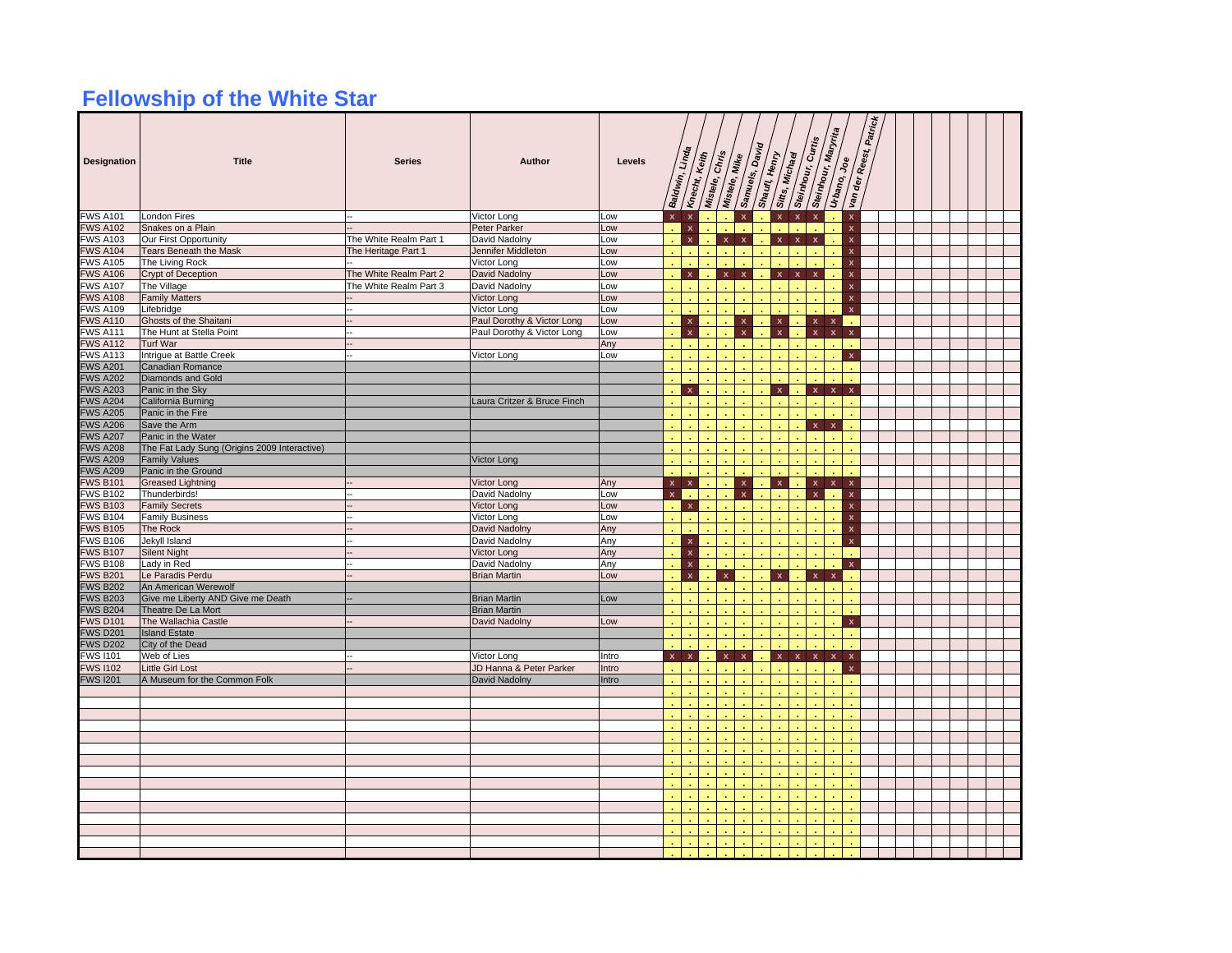## **WitchHunter: Dark Providence**

| <b>Title</b>                     | Author                                    | Levels | Baldwin, Linda            | Knecht, Keith             | Mistele, Chris | Mistele, Mike |                           | David Nadolny             |              | <b>Samuels, David</b><br>Shawl, Henry | Sitts, Michael            | Steinhour, Curtis         |              | Steinhour, Maryrita<br>Urbano, Joe | Van der Reest,            | Patrick |  |  |  |  |
|----------------------------------|-------------------------------------------|--------|---------------------------|---------------------------|----------------|---------------|---------------------------|---------------------------|--------------|---------------------------------------|---------------------------|---------------------------|--------------|------------------------------------|---------------------------|---------|--|--|--|--|
| A Child's Game                   |                                           |        |                           |                           |                |               |                           |                           |              |                                       |                           |                           |              |                                    |                           |         |  |  |  |  |
| DP 1-01 Storm Tide               | <b>Brian Schoner</b>                      | Intro  | $\boldsymbol{\mathsf{x}}$ | $\boldsymbol{\mathsf{x}}$ | - 11           | $\sim$        | $\mathbf{x}$              | $\pmb{\mathsf{x}}$        |              | $\boldsymbol{\mathsf{x}}$             | $\boldsymbol{\mathsf{x}}$ | $\boldsymbol{\mathsf{x}}$ | $\mathbf{x}$ | <b>A</b>                           | $\mathbf x$               |         |  |  |  |  |
| DP 1-02 Swans                    | P. Dennis Waltman                         | Intro  | $\mathbf{x}$              | $\boldsymbol{\mathsf{x}}$ |                |               | $\pmb{\mathsf{x}}$        | $\mathbf{x}$              |              | $\pmb{\mathsf{x}}$                    | $\mathbf{x}$              | $\boldsymbol{\mathsf{x}}$ | $\mathbf{x}$ | $\sim$                             | $\boldsymbol{\mathsf{x}}$ |         |  |  |  |  |
| DP 1-03 Loss of Innocence        | <b>Tim Chandler</b>                       | Intro  | $\mathbf{x}$              | $\boldsymbol{\mathsf{x}}$ |                |               | $\mathbf x$               | $\mathbf{x}$              |              |                                       |                           | $\boldsymbol{\mathsf{x}}$ | $\mathbf{x}$ | $\sim$                             | $\boldsymbol{\mathsf{x}}$ |         |  |  |  |  |
| DP 1-04 It Came from the Woods   | Robert Farnsworth                         | Intro  | $\mathbf{x}$              | $\boldsymbol{\mathsf{x}}$ |                |               | $\pmb{\mathsf{x}}$        | $\boldsymbol{\mathsf{x}}$ | $\mathbf{x}$ | $\mathbf{x}$                          |                           | $\mathbf{x}$              | $\mathbf{x}$ | $\mathbf{x}$                       | $\boldsymbol{\mathsf{x}}$ |         |  |  |  |  |
| DP 1-05 Age of Innocence         | <b>Tim Chandler</b>                       |        |                           | $\pmb{\mathsf{x}}$        |                |               | $\sim$                    | $\boldsymbol{\mathsf{x}}$ |              |                                       | ÷.                        |                           |              |                                    |                           |         |  |  |  |  |
| DP 1-06 Beasts of the Forest     | Greg Ferguson and Robert Farnsworth       |        |                           | $\mathbf{x}$              |                |               | $\mathbf{x}$              | $\mathbf{x}$              |              |                                       |                           |                           |              |                                    |                           |         |  |  |  |  |
| DP 1-07 Spurning Death's Touch   | Jason I. Gonding                          |        | $\mathbf{x}$              | $\boldsymbol{\mathsf{x}}$ |                |               |                           | $\boldsymbol{\mathsf{x}}$ | $\mathbf{x}$ | $\mathbf{x}$                          | $\mathbf{x}$              | $\mathbf{x}$              | $\mathbf{x}$ | $\boldsymbol{x}$                   |                           |         |  |  |  |  |
| DP 1-08 Dedication               | J. Wayne Parrish                          |        |                           | $\mathbf{x}$              |                |               | $\pmb{\mathsf{x}}$        | $\boldsymbol{\mathsf{x}}$ |              |                                       |                           |                           |              |                                    |                           |         |  |  |  |  |
| DP 1-09 Consecration             | J. Wayne Parrish                          |        |                           |                           |                |               | $\mathbf{x}$              | $\mathbf{x}$              |              |                                       |                           |                           |              |                                    |                           |         |  |  |  |  |
| DP 1-10 Revelation               | J. Wayne Parrish                          |        |                           |                           |                |               | $\mathbf{x}$              | $\mathbf{x}$              | $\sim$       |                                       |                           |                           |              |                                    |                           |         |  |  |  |  |
| DP 1-11 The Forgotten            | <b>Matthew Domville</b>                   |        |                           | $\mathbf{x}$              |                |               |                           | $\pmb{\mathsf{x}}$        |              |                                       |                           |                           |              |                                    |                           |         |  |  |  |  |
| DP 1-12 Cold Snap                | <b>Brian Schoner</b>                      |        |                           | $\mathbf{x}$              |                |               |                           | $\pmb{\mathsf{x}}$        |              |                                       |                           |                           |              |                                    |                           |         |  |  |  |  |
| DP 1-13 The Smell of Fear        | Sean Williamson and Paige Leitman         |        |                           | $\mathbf{x}$              |                |               | $\mathbf{x}$              | $\pmb{\mathsf{x}}$        |              |                                       |                           |                           |              |                                    |                           |         |  |  |  |  |
| DP 1-14 Graven Images            | Laura Bush and Wayne S. Melnick, Esq.     |        |                           |                           |                |               |                           | $\pmb{\mathsf{x}}$        |              |                                       |                           |                           |              |                                    |                           |         |  |  |  |  |
| DP 1-15 Fair Trade               | <b>Chris Russell</b>                      |        |                           | $\boldsymbol{\mathsf{x}}$ |                |               |                           | $\pmb{\mathsf{x}}$        |              |                                       |                           |                           |              |                                    |                           |         |  |  |  |  |
| DP 1-16 Boarding Party           | Alex Suarez, Brett Lucey, and Joe Streeky |        |                           | $\mathbf{x}$              | $\sim$         | $\mathbf{x}$  |                           | $\pmb{\mathsf{x}}$        |              |                                       |                           |                           |              |                                    |                           |         |  |  |  |  |
| DP 2-01 Red Tide                 | <b>Brian Schoner</b>                      |        |                           | $\mathbf{x}$              | $\sim$         | $\mathbf{x}$  | ×                         | $\pmb{\mathsf{x}}$        |              |                                       |                           | ×.                        | $\mathbf{x}$ |                                    |                           |         |  |  |  |  |
| DP 2-02 Search for Innocence     | <b>Tim Chandler</b>                       |        |                           | $\mathbf{x}$              |                | $\mathbf{x}$  | $\boldsymbol{\mathsf{x}}$ | $\boldsymbol{\mathsf{x}}$ |              |                                       |                           |                           |              |                                    |                           |         |  |  |  |  |
| DP 2-03 Death of Innocence       | <b>Tim Chandler</b>                       |        | $\boldsymbol{\mathsf{x}}$ | $\boldsymbol{\mathsf{x}}$ |                |               | $\mathbf{x}$              | $\mathbf{x}$              | $\mathbf{x}$ |                                       | $\boldsymbol{\mathsf{x}}$ | $\sim$                    | $\mathbf{x}$ | $\boldsymbol{\mathsf{x}}$          |                           |         |  |  |  |  |
| DP 2-04 Cargo                    | <b>Matthew Domville</b>                   |        |                           |                           |                |               |                           |                           |              |                                       |                           |                           |              |                                    |                           |         |  |  |  |  |
| DP 2-05                          |                                           |        |                           |                           |                |               |                           |                           |              |                                       |                           |                           |              |                                    |                           |         |  |  |  |  |
| DP 2-06 Ambidextrous             | P. Dennis Waltman                         |        |                           | s                         |                | s             |                           | s                         |              |                                       |                           |                           |              | s.                                 |                           |         |  |  |  |  |
| DP LARP Celebration of Innocence |                                           |        |                           |                           |                |               |                           |                           |              |                                       |                           |                           |              |                                    |                           |         |  |  |  |  |
|                                  |                                           |        |                           |                           |                |               |                           |                           |              |                                       |                           |                           |              |                                    |                           |         |  |  |  |  |
|                                  |                                           |        |                           |                           |                |               |                           |                           |              |                                       |                           |                           |              |                                    |                           |         |  |  |  |  |
|                                  |                                           |        |                           |                           |                |               |                           |                           |              |                                       |                           |                           |              |                                    |                           |         |  |  |  |  |
|                                  |                                           |        |                           |                           |                |               |                           |                           |              |                                       |                           |                           |              |                                    |                           |         |  |  |  |  |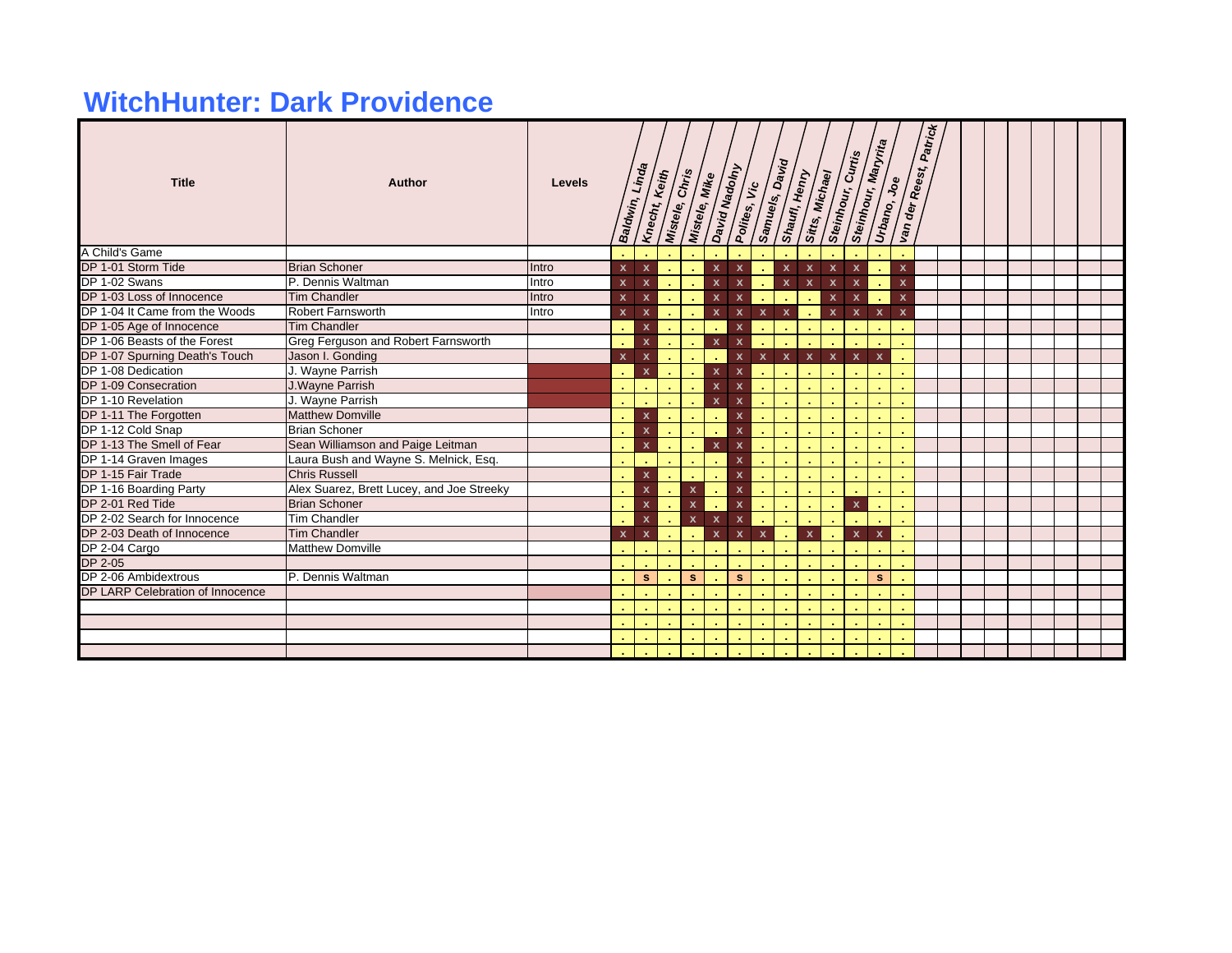# **Living Forgotten Realms (http://www.lfr-oxford.oxif.org/scenarios.html)**

| Code                               | <b>Title</b>                                              | Level               | <b>Notes / Series</b>                                 | <b>Expected</b><br>Release<br>Date | <b>Released?</b> | <b>Retired</b> | Baldwin, | Linda        | Erwin, Leslie<br>Knecht, | Keith<br>Mistele, | $\sqrt{\dot{s}}$<br>Mistele, | <b>Mike</b><br>Polites, | Samuels, Day<br>/కి | Shaufl, Henry | Sitts, Michael | Steinhour,   | Curtis<br>Steinhour, | Maryrita<br>Urbano, | Joe | Patrick<br>van der Reest, i<br>Wales, | Steve |  |
|------------------------------------|-----------------------------------------------------------|---------------------|-------------------------------------------------------|------------------------------------|------------------|----------------|----------|--------------|--------------------------|-------------------|------------------------------|-------------------------|---------------------|---------------|----------------|--------------|----------------------|---------------------|-----|---------------------------------------|-------|--|
| <b>CORE 1-1</b>                    | <b>Inheritance</b>                                        | $1 - 4$             |                                                       | 2008-08                            | 2008-08          |                |          |              |                          |                   | $\mathbf x$                  |                         |                     |               |                |              |                      |                     |     |                                       |       |  |
| <b>CORE 1-2</b>                    | <b>The Radiant Vessel of Thesk</b>                        | $1 - 4$             | "Radiance Against Thay" quest start                   | 2008-08                            | 2008-08          |                | s.       | $\mathbf{s}$ | $\mathbf{x}$             |                   | $\overline{\mathbf{x}}$      | $\mathbf{x}$            |                     |               | $\mathbf{x}$   | $\mathbf{s}$ | $\mathbf{x}$         | $\mathbf{x}$        | s   |                                       |       |  |
| CORE 1-3                           | <b>Sense of Wonder</b>                                    | $1 - 4$             | "Cowled Wizards of Amn" quest start                   | 2008-08                            | 2008-08          |                |          |              |                          |                   | $\mathbf{x}$                 |                         |                     |               |                |              |                      |                     |     |                                       |       |  |
| <b>CORE 1-4</b>                    | <b>Crystal Clear</b>                                      | $4 - 7$             | "Cowled Wizards of Amn" quest continuation (or start) | 2009-01                            | 2009-01          |                |          |              |                          |                   |                              |                         |                     |               |                |              |                      |                     |     |                                       |       |  |
| <b>CORE 1-5</b>                    | <b>Touched by Darkness</b>                                | $4 - 7$             | "Missing Children" quest start                        | 2008-10                            | 2008-10          |                |          |              |                          |                   |                              |                         |                     |               |                |              |                      |                     |     |                                       |       |  |
| CORE 1-6                           | Incident at the Gorge of Gauros                           | $7 - 10$            | "Radiance Against Thay" quest continuation            | 2009-02                            | 2009-02          |                |          |              |                          |                   |                              |                         |                     |               |                |              |                      |                     |     |                                       |       |  |
| CORE 1-7                           | Sovereign of the Mines                                    | $7 - 10$            | "Cowled Wizards of Amn" quest completion              | 2009-02                            | 2009-02          |                |          |              |                          |                   |                              |                         |                     |               |                |              |                      |                     |     |                                       |       |  |
| <b>CORE 1-8</b>                    | <b>Taken</b>                                              | $7 - 10$            | "Missing Children" quest completion                   | 2009-04                            | 2009-04          |                |          |              |                          |                   |                              |                         |                     |               |                |              |                      |                     |     |                                       |       |  |
| CORE 1-9                           | <b>Ages Best Left Forgotten</b>                           | $7 - 10$            |                                                       | 2009-04                            | 2009-04          |                |          |              |                          |                   |                              |                         |                     |               |                |              |                      |                     |     |                                       |       |  |
| <b>CORE 1-10</b>                   | <b>Dancing Shadows</b>                                    | $4 - 7$             | "Bane of Shadows" quest start                         | 2009-06                            | 2009-06          |                |          |              |                          |                   |                              |                         |                     |               |                |              |                      |                     |     |                                       |       |  |
| CORE 1-11                          | <b>Drawing a Blank</b>                                    | $11 - 14$           |                                                       | 2009-09                            |                  |                |          |              |                          |                   |                              |                         |                     |               |                |              |                      |                     |     |                                       |       |  |
| <b>CORE 1-12</b>                   | Songs of the Heart                                        | $7 - 10$            | "Bane of Shadows" quest continuation                  | 2009-08                            |                  |                |          |              |                          |                   |                              |                         |                     |               |                |              |                      |                     |     |                                       |       |  |
|                                    | CORE 1-13 The Fate of Camp 15                             | $1 - 4$             |                                                       | 2009-08                            |                  |                |          |              |                          |                   |                              |                         |                     |               |                |              |                      |                     |     |                                       |       |  |
|                                    | <b>CORE 1-14 What Storms May Come</b>                     | $11 - 14$           | "Radiance Against Thay" quest completion              | 2009-08                            |                  |                |          |              |                          |                   |                              |                         |                     |               |                |              |                      |                     |     |                                       |       |  |
| AGLA 1-1                           | <b>Lost Temple of the Fey Gods</b>                        | $1 - 4$             | "Tome of Twilight Boughs" quest start                 | 2008-09                            | 2008-09          |                |          |              |                          |                   | $\mathbf{x}$                 |                         |                     |               |                |              |                      |                     |     |                                       |       |  |
| AGLA 1-2                           | At the Foot of the Lighthouse                             | $4 - 7$             | "Shadows of Thay" storyline start                     | 2008-11                            | 2008-11          |                |          |              |                          |                   |                              |                         |                     |               |                |              |                      |                     |     |                                       |       |  |
| AGLA 1-3                           | <b>The Worst of All Snares</b>                            | $7 - 10$            | "Something Smells" quest start                        | 2009-02                            | 2009-02          |                |          |              |                          |                   |                              |                         |                     |               |                |              |                      |                     |     |                                       |       |  |
| <b>AGLA 1-4</b>                    | <b>Through Twilight Boughs</b>                            | $4 - 7$             | "Tome of Twilight Boughs" quest continuation          | 2009-06                            | 2009-06          |                |          |              |                          |                   |                              |                         |                     |               |                |              |                      |                     |     |                                       |       |  |
| AGLA 1-5                           | Silver Linina                                             | $1 - 4$             |                                                       | 2009-07                            |                  |                |          |              |                          |                   |                              |                         |                     |               |                |              |                      |                     |     |                                       |       |  |
| AGLA 1-7                           | <b>Twilight Ambitions</b>                                 | $\overline{\cdot}$  | Tome of Twilight Boughs" quest completion             |                                    |                  |                |          |              |                          |                   |                              |                         |                     |               |                |              |                      |                     |     |                                       |       |  |
| AKAN 1-1                           | <b>The Rotting Ruins of Galain</b>                        | $1 - 4$             |                                                       | 2008-09                            | 2008-09          |                |          |              |                          |                   | $\mathbf x$                  |                         |                     |               |                |              |                      |                     |     |                                       |       |  |
| AKAN 1-2                           | <b>The Depths of Airspur</b>                              | $4 - 7$             |                                                       | 2008-12                            | 2008-12          |                |          |              |                          |                   | $\mathbf{x}$                 |                         |                     |               |                |              |                      |                     |     |                                       |       |  |
| AKAN 1-3                           | <b>Property for Sale</b>                                  | $7 - 10$            |                                                       | 2009-02                            | 2009-02          |                |          |              |                          |                   |                              |                         |                     |               |                |              |                      |                     |     |                                       |       |  |
| AKAN 1-4                           | <b>Runes in Ruins</b>                                     | $4 - 7$             |                                                       | 2009-06                            | 2009-06          |                |          |              |                          |                   |                              |                         |                     |               |                |              |                      |                     |     |                                       |       |  |
| AKAN 1-5                           | <b>Shell Game</b>                                         | $7 - 10$            |                                                       | 2009-07                            |                  |                |          |              |                          |                   |                              |                         |                     |               |                |              |                      |                     |     |                                       |       |  |
| <b>BALD 1-1</b>                    | <b>Flames of Initiation</b>                               | $1 - 4$             | "Flaming Fist Apprenticeship" quest start             | 2008-08                            | 2008-08          |                |          |              |                          |                   | $\mathbf{x}$                 |                         |                     |               |                |              |                      |                     |     |                                       |       |  |
|                                    | The Night I Called the Undead                             |                     |                                                       |                                    |                  |                |          |              |                          |                   |                              |                         |                     |               |                |              |                      |                     |     |                                       |       |  |
| <b>BALD 1-2</b>                    | Out                                                       | $4 - 7$             | "Flaming Fist Apprenticeship" quest completion        | 2008-12                            | 2008-12          |                |          |              |                          |                   |                              |                         |                     |               |                |              |                      |                     |     |                                       |       |  |
| <b>BALD 1-3</b>                    | <b>Tome of the Traitor</b>                                | $7 - 10$            | "Flaming Fist Apprenticeship" quest completion        | 2009-05                            | 2009-05          |                |          |              |                          |                   |                              |                         |                     |               |                |              |                      |                     |     |                                       |       |  |
|                                    |                                                           |                     |                                                       |                                    |                  |                |          |              |                          |                   |                              |                         |                     |               |                |              |                      |                     |     |                                       |       |  |
| BALD 1-4                           | <b>Silent Streets &amp; Vanished Souls</b>                | $1 - 4$             |                                                       | 2009-06                            | 2009-06          |                |          |              |                          |                   |                              |                         |                     |               |                |              |                      |                     |     |                                       |       |  |
| <b>BALD 1-5</b>                    | Lost Refuge                                               | $7 - 10$            | "Fey Gates of the Sea of Swords" quest start          | 2009-08                            |                  |                |          |              |                          |                   |                              |                         |                     |               |                |              |                      |                     |     |                                       |       |  |
| CORM 1-1                           | The Black Knight of Arabel                                | $1 - 4$             | "Badge of Temperance" quest start                     | 2008-09                            | 2008-09          |                |          |              |                          |                   | $\mathbf x$                  |                         |                     |               |                |              |                      |                     |     |                                       |       |  |
| <b>CORM 1-2</b>                    | <b>Gangs of Wheloon</b>                                   | $4 - 7$             | "Badge of Temperance" quest continuation              | 2008-10                            | 2008-10          |                |          |              |                          |                   | $\mathbf{x}$                 |                         |                     |               |                |              |                      |                     |     |                                       |       |  |
| CORM 1-3                           | <b>Head Above Water</b>                                   | $7 - 10$            | "Badge of Temperance" quest completion                | 2009-03                            | 2009-03          |                |          |              |                          |                   |                              |                         |                     |               |                |              |                      |                     |     |                                       |       |  |
| CORM 1-4                           | All The King's Men                                        | $7 - 10$            |                                                       | 2009-05                            | 2009-05          |                |          |              |                          |                   |                              |                         |                     |               |                |              |                      |                     |     |                                       |       |  |
| CORM 1-5                           | In the Bleak Midwinter                                    | $1 - 4$             |                                                       | 2009-09                            |                  |                |          |              |                          |                   |                              |                         |                     |               |                |              |                      |                     |     |                                       |       |  |
| <b>DALE 1-1</b>                    | <b>The Prospect</b>                                       | $1 - 4$             | "Conspiracy of Ravens" quest start                    | 2008-09                            | 2008-09          |                |          |              |                          |                   | $\mathbf{x}$                 |                         |                     |               |                |              |                      |                     |     |                                       |       |  |
| <b>DALE 1-2</b>                    | <b>Blades for Daggerdale</b>                              | $4 - 7$             | "Byar's Seven" quest start or continuation            | 2008-10                            | 2008-10          |                |          |              |                          |                   |                              |                         |                     |               |                |              |                      |                     |     |                                       |       |  |
| <b>DALE 1-3</b>                    | <b>Master and Servant</b>                                 | $7 - 10$            | "Conspiracy of Ravens" quest                          | 2009-01                            | 2009-01          |                |          |              |                          |                   |                              |                         |                     |               |                |              |                      |                     |     |                                       |       |  |
| DALE 1-4                           | The Lady in Flames                                        | $4 - 7$             | "Byar's Seven" quest start or continuation            | 2009-05                            | 2009-05          |                |          |              |                          |                   |                              |                         |                     |               |                |              |                      |                     |     |                                       |       |  |
| <b>DALE 1-5</b><br><b>DRAG 1-1</b> | <b>Hunters' Down</b><br><b>Many Hands Make Light Work</b> | $7 - 10$<br>$1 - 4$ |                                                       | 2009-07<br>2008-09                 | 2008-09          |                |          |              |                          |                   | $\mathbf{x}$                 |                         |                     |               |                |              |                      |                     |     |                                       |       |  |
|                                    |                                                           | $4 - 7$             |                                                       |                                    | 2008-12          |                |          |              |                          |                   |                              |                         |                     |               |                |              |                      |                     |     |                                       |       |  |
| <b>DRAG 1-2</b><br><b>DRAG 1-3</b> | <b>The Thin Gray Line</b><br>A Stab in the Dark           | $7 - 10$            |                                                       | 2008-12<br>2009-01                 | 2009-01          |                |          |              |                          |                   |                              |                         |                     |               |                |              |                      |                     |     |                                       |       |  |
| DRAG 1-4                           | <b>Falling Snow, White Petal</b>                          | $4 - 7$             |                                                       | 2009-06                            | 2009-06          |                |          |              |                          |                   |                              |                         |                     |               |                |              |                      |                     |     |                                       |       |  |
| <b>DRAG 1-5</b>                    | <b>White Petal Falling</b>                                | $7 - 10$            | "White Petal" quest start                             | 2009-09                            |                  |                |          |              |                          |                   |                              |                         |                     |               |                |              |                      |                     |     |                                       |       |  |
|                                    |                                                           |                     |                                                       |                                    |                  |                |          |              |                          |                   |                              |                         |                     |               |                |              |                      |                     |     |                                       |       |  |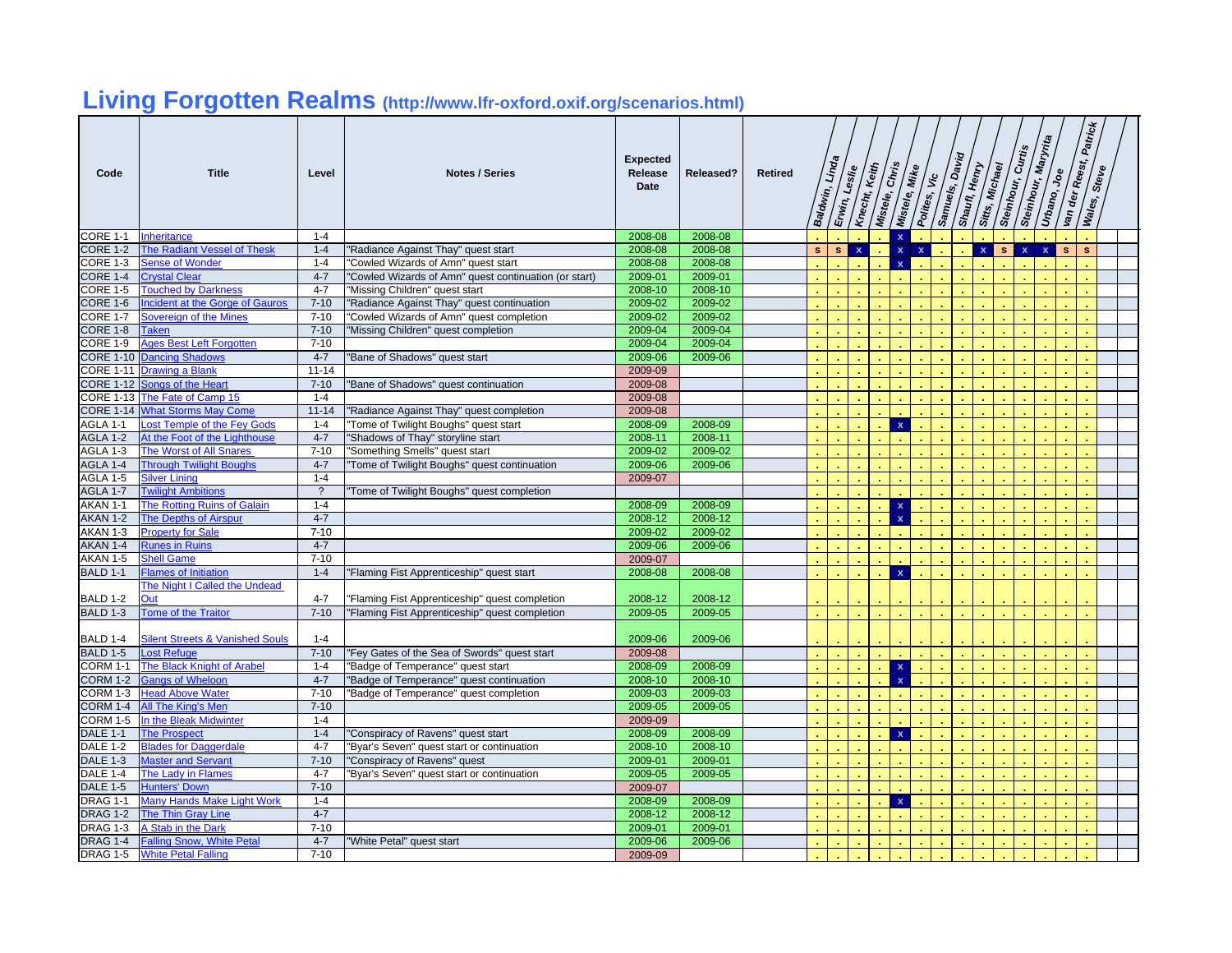| <b>EAST 1-1</b>     | <b>These Hallowed Halls</b>                              | $1 - 4$           |                                                         | 2008-08            | 2008-08            |                    |  |  |                         |  |  |  |  |  |
|---------------------|----------------------------------------------------------|-------------------|---------------------------------------------------------|--------------------|--------------------|--------------------|--|--|-------------------------|--|--|--|--|--|
| <b>EAST 1-2</b>     | Marauder's Spear                                         | $4 - 7$           |                                                         | 2008-12            | 2008-12            |                    |  |  |                         |  |  |  |  |  |
| <b>EAST 1-3</b>     | <b>Unbidden</b>                                          | $7 - 10$          |                                                         | 2009-01            | 2009-01            |                    |  |  |                         |  |  |  |  |  |
| <b>EAST 1-4</b>     | <b>Darkness in Delzimmer</b>                             | $1 - 4$           |                                                         | 2009-04            | 2009-04            |                    |  |  | $\mathbf{x}$            |  |  |  |  |  |
| <b>EAST 1-5</b>     | <b>Mole Hunt</b>                                         | $4 - 7$           |                                                         | 2009-08            |                    |                    |  |  |                         |  |  |  |  |  |
| <b>IMPI 1-1</b>     | Alone                                                    | $1 - 4$           |                                                         | 2008-09            | 2008-09            |                    |  |  | $\mathbf{x}$            |  |  |  |  |  |
| <b>IMPI 1-2</b>     | <b>Breaking Point</b>                                    | $4 - 7$           | "Plight of the Lost Souls" quest start                  | 2008-10            | 2008-10            |                    |  |  |                         |  |  |  |  |  |
| <b>IMPI 1-3</b>     | <b>Lost Souls</b>                                        | $7 - 10$          | "Plight of the Lost Souls" quest completion             | 2009-02            | 2009-02            |                    |  |  |                         |  |  |  |  |  |
| <b>IMPI 1-4</b>     | <b>Bandits on the Farm</b>                               | $4 - 7$           |                                                         | 2009-05            | 2009-05            |                    |  |  |                         |  |  |  |  |  |
| <b>IMPI 1-5</b>     | <b>Demon Hunting</b>                                     | $4 - 7$           |                                                         | 2009-08            |                    |                    |  |  |                         |  |  |  |  |  |
| <b>LURU 1-1</b>     | <b>Slivers of Eaerlann</b>                               | $1 - 4$           |                                                         | 2008-08            | 2008-08            |                    |  |  | $\mathbf{x}$            |  |  |  |  |  |
| <b>LURU 1-2</b>     | <b>The Gibbous Moon</b>                                  | $4 - 7$           |                                                         | 2008-11            | 2008-11            |                    |  |  |                         |  |  |  |  |  |
| <b>LURU 1-3</b>     | <b>Shades of Blue Fire</b>                               | $7 - 10$          |                                                         | 2009-03            | 2009-03            |                    |  |  |                         |  |  |  |  |  |
| <b>LURU 1-4</b>     | Prey for the Night                                       | $7 - 10$          |                                                         | 2009-04            | 2009-04            |                    |  |  |                         |  |  |  |  |  |
| <b>LURU 1-5</b>     | <b>Beyond the Wild Frontier</b>                          | $7 - 10$          |                                                         | 2009-08            |                    |                    |  |  |                         |  |  |  |  |  |
| <b>MOON 1-1</b>     | <b>Nature's Wrath</b>                                    | $1 - 4$           |                                                         | 2008-09            | 2008-09            |                    |  |  | $\mathbf{x}$            |  |  |  |  |  |
| <b>MOON 1-2</b>     | The Sea Drake                                            | $4 - 7$           |                                                         | 2008-10            | 2008-10            |                    |  |  |                         |  |  |  |  |  |
| MOON 1-3            | <b>Black Gold</b>                                        | $7 - 10$          | The Fisherman" quest start                              | 2009-02            | 2009-02            |                    |  |  |                         |  |  |  |  |  |
| <b>MOON 1-4</b>     | <b>Black Blood</b>                                       | $7 - 10$          | "The Fisherman" quest                                   | 2009-04            | 2009-04            |                    |  |  |                         |  |  |  |  |  |
| MOON 1-5            | <b>Lost Love</b>                                         | $7 - 10$          |                                                         | 2009-09            |                    |                    |  |  |                         |  |  |  |  |  |
|                     |                                                          | $1 - 4$           | "Fey Gates of the Sea of Swords" quest continuation     |                    |                    |                    |  |  |                         |  |  |  |  |  |
| <b>TYMA 1-1</b>     | Elder Wisdom                                             | $4 - 7$           |                                                         | 2008-09            | 2008-09<br>2008-12 |                    |  |  | $\mathbf{x}$            |  |  |  |  |  |
| TYMA 1-2            | <b>Taking Stock of the Situation</b>                     |                   |                                                         | 2008-12            |                    |                    |  |  |                         |  |  |  |  |  |
| TYMA 1-3            | <b>Tools of the Trade</b>                                | $7 - 10$          | 'Unknown Entity" quest start                            | 2009-03            | 2009-03            |                    |  |  |                         |  |  |  |  |  |
| TYMA 1-4            | <b>Death Before Dishonor</b>                             | $4 - 7$           |                                                         | 2009-07            |                    |                    |  |  |                         |  |  |  |  |  |
| <b>TYMA 1-5</b>     | <b>From One Dwarf to Another</b>                         | $1 - 4$           |                                                         | 2009-07            |                    |                    |  |  |                         |  |  |  |  |  |
| <b>WATE 1-1</b>     | Heirloom                                                 | $1 - 4$           |                                                         | 2008-08            | 2008-08            |                    |  |  | $\mathbf{x}$            |  |  |  |  |  |
| <b>WATE 1-2</b>     | <b>Dark Secrets of Downshadow</b>                        | $4 - 7$           |                                                         | 2008-10            | 2008-10            |                    |  |  | $\mathbf{x}$            |  |  |  |  |  |
| <b>WATE 1-3</b>     | The Woolmen's Restless Tomb                              | $7 - 10$          | Quest for the Necromancer" quest start                  | 2009-02            | 2009-02            |                    |  |  |                         |  |  |  |  |  |
| <b>WATE 1-4</b>     | <b>Mystery of Deepwater Harbor</b>                       | $7 - 10$          | Quest for the Necromancer" quest continuation           | 2009-04            | 2009-04            |                    |  |  |                         |  |  |  |  |  |
|                     |                                                          |                   |                                                         |                    |                    |                    |  |  |                         |  |  |  |  |  |
| <b>WATE 1-5</b>     | Lost in the Fog                                          | $1 - 4$           |                                                         | 2009-07            |                    |                    |  |  |                         |  |  |  |  |  |
| <b>WATE 1-6</b>     |                                                          | $11 - 14$         | Quest for the Necromancer" quest completion             |                    |                    |                    |  |  |                         |  |  |  |  |  |
| ADCP 1-1            | <b>Jungle Hunt</b>                                       | $1 - 14$          |                                                         | 2009-09            |                    |                    |  |  |                         |  |  |  |  |  |
| <b>MINI 1-1</b>     | <b>Stirring the Embers</b>                               | $1 - 4$           | 2 rounds, "Embers of Dawn" Part 1                       | 2009-09            |                    |                    |  |  |                         |  |  |  |  |  |
|                     | The Burning Scent of Perfumed                            |                   |                                                         |                    |                    |                    |  |  |                         |  |  |  |  |  |
| <b>MINI 1-2</b>     | <b>Swords</b>                                            | $1 - 4$           | 2 rounds, "Embers of Dawn" Part 2                       | 2009-09            |                    |                    |  |  |                         |  |  |  |  |  |
| ADAP <sub>1-1</sub> | <b>Barrow of the Ogre King</b>                           | $1 - 2$           | 6 hours, from the FR Campaign Guide, Erratum            | 2008-08            | 2008-08            |                    |  |  |                         |  |  |  |  |  |
|                     | <b>Scepter Tower of Spellgard (Part</b>                  |                   |                                                         |                    |                    |                    |  |  |                         |  |  |  |  |  |
| ADAP 1-2            |                                                          | $1 - 2$           | FR1 product listing, 3-4 rounds                         | 2008-10            | 2008-10            |                    |  |  |                         |  |  |  |  |  |
|                     | <b>Scepter Tower of Spellgard (Part</b>                  |                   |                                                         |                    |                    |                    |  |  |                         |  |  |  |  |  |
| ADAP 1-3            |                                                          | $2 - 3$           | FR1 product listing, 3-4 rounds                         |                    |                    |                    |  |  |                         |  |  |  |  |  |
|                     | <b>Scepter Tower of Spellgard (Part</b>                  |                   |                                                         |                    |                    |                    |  |  |                         |  |  |  |  |  |
| ADAP 1-4            |                                                          | $3 - 4$           | FR1 product listing, 4-5 rounds                         |                    |                    |                    |  |  |                         |  |  |  |  |  |
|                     |                                                          |                   | hours, from Dungeon magazine #159, sequel to ADAP1      |                    |                    |                    |  |  |                         |  |  |  |  |  |
| ADAP 1-5            | <b>Menace of the Icy Spire</b>                           | $1 - 4$           | , "Draigdurroch's Fate" quest start                     | 2008-11            | 2008-11            |                    |  |  | $\mathbf x$             |  |  |  |  |  |
|                     |                                                          | $1 - 4$           |                                                         |                    |                    |                    |  |  | $\overline{\mathbf{x}}$ |  |  |  |  |  |
| <b>SPEC 1-1</b>     | <b>Shades of the Zhentarim</b>                           |                   | 2 rounds, "Ruins of Zhentil Keep" quest start           | 2009-01            | 2009-01            |                    |  |  |                         |  |  |  |  |  |
| <b>SPEC 1-2</b>     | <b>Zhent's Ancient Shadows</b>                           | $7 - 10$          | 2 rounds, "Ruins of Zhentil Keep" quest completion      | 2009-07            |                    |                    |  |  |                         |  |  |  |  |  |
| SPEC 1-3            | <b>Ghosts of the Past</b>                                | $1 - 14$          |                                                         | 2010-01            |                    |                    |  |  |                         |  |  |  |  |  |
|                     |                                                          |                   | "Weekend in the Realms" only, "Mission for Bozul" quest |                    |                    |                    |  |  |                         |  |  |  |  |  |
| <b>WEEK 1-1</b>     | Beneath Haunted Halls (Part 1)                           | $1 - 4$           | start                                                   | WitR 08            |                    | 2008-10            |  |  |                         |  |  |  |  |  |
| <b>WEEK 1-2</b>     | Beneath Haunted Halls (Part 2)                           | $1 - 4$           | "Weekend in the Realms" only                            | WitR 08            |                    | 2008-10            |  |  |                         |  |  |  |  |  |
|                     |                                                          |                   | "Weekend in the Realms" only, "Mission for Bozul" quest |                    |                    |                    |  |  |                         |  |  |  |  |  |
| <b>WEEK 1-3</b>     | <b>Beneath Haunted Halls (Part 3)</b>                    | $1 - 4$           | finish                                                  | WitR 08            |                    | 2008-10            |  |  |                         |  |  |  |  |  |
| QUES 1-1            | <b>Black Cloaks &amp; Bitter Rivalries</b>               | $7 - 10$          | <b>Zhentarim Infiltration</b>                           | 2009-07            |                    |                    |  |  |                         |  |  |  |  |  |
| <b>MYRE 1-1</b>     | My Realms Adventure H1 2009                              | $1 - 4$           |                                                         | 2009-06            | 2009-06            |                    |  |  |                         |  |  |  |  |  |
| <b>MYRE 1-2</b>     | My Realms Adventure H2 2009                              | $4 - 7$           |                                                         | 2009-06            | 2009-06            |                    |  |  |                         |  |  |  |  |  |
| PREV-1              | <b>Scalegloom Hall</b>                                   | $\mathbf{1}$      | Based on "Kobold Hall" from the DMG                     | 2008-06            | 2008-06            | 2008-12            |  |  |                         |  |  |  |  |  |
| PREV-2<br>PREV-3    | <b>Escape From Sembia</b><br>Death in the Skyfire Wastes | $\mathbf{1}$<br>3 |                                                         | 2008-06<br>2008-08 | 2008-06<br>2008-08 | 2008-12<br>2008-12 |  |  |                         |  |  |  |  |  |